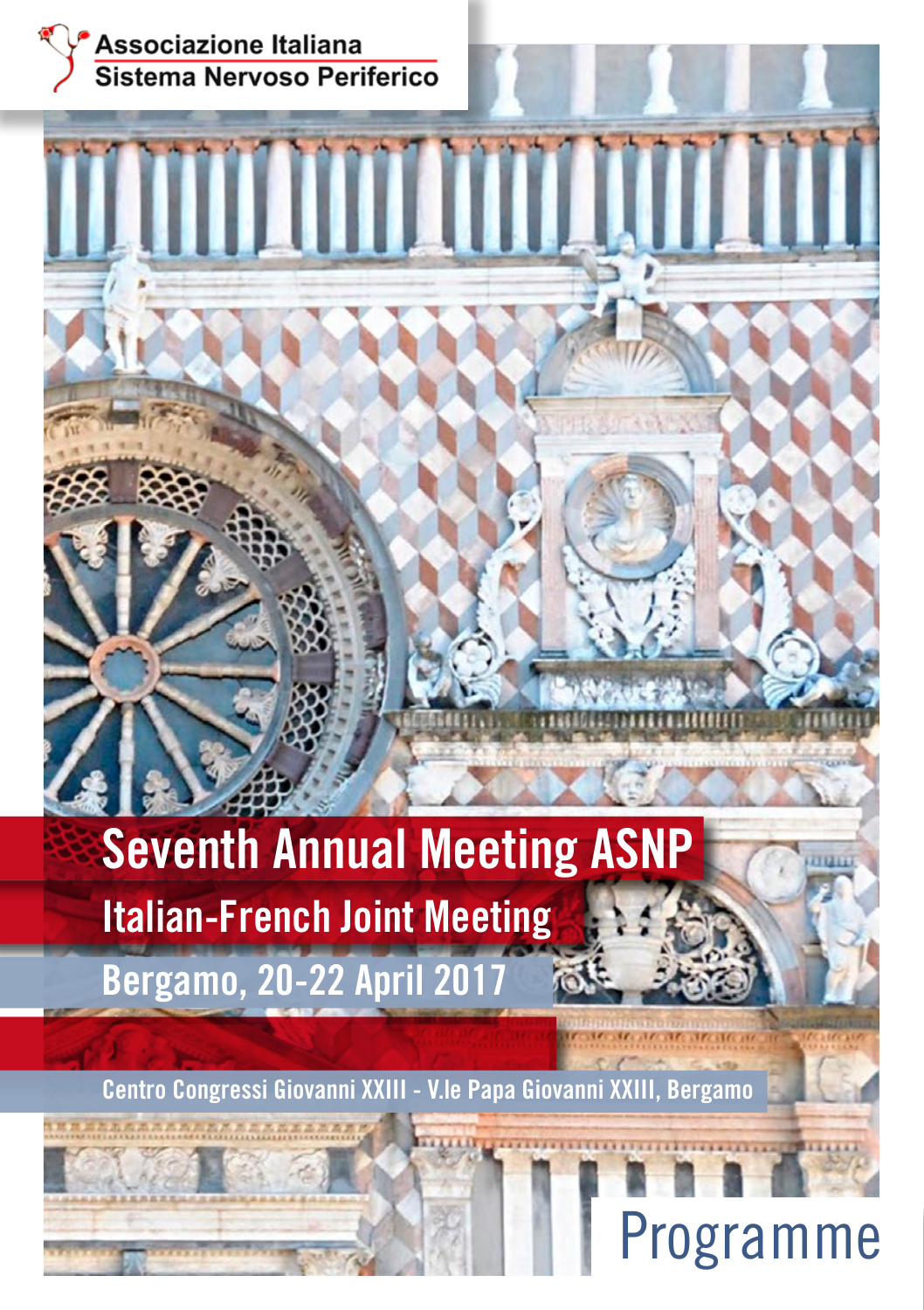**Presidents** Giancarlo Comi Bruno Ferraro

#### Scientific Committee

Jean-Christophe Antoine Emilia Bellone Alessandra Bolino Chiara Briani Marinella Carpo Guido Cavaletti Gian Maria Fabrizi Sergio Ferrari Thierry Kuntzer Jean-Marc Léger Laurent Magy Thierry Maisonobe Fiore Manganelli Isabella Moroni Giuseppe Piscosquito Stefano Previtali Marcello Romano Angelo Schenone

#### Organizing Committee

Stefano Previtali Marinella Carpo Jean-Christophe Antoine Thierry Kuntzer

#### Organizing Secretariat and ECM Provider

#### the office

via San Nicolò 14 - 34121 Trieste Tel. 040 368343 - Fax. 040 368808 e-mail: asnp2017@theoffice.it www.theoffice.it/asnp2017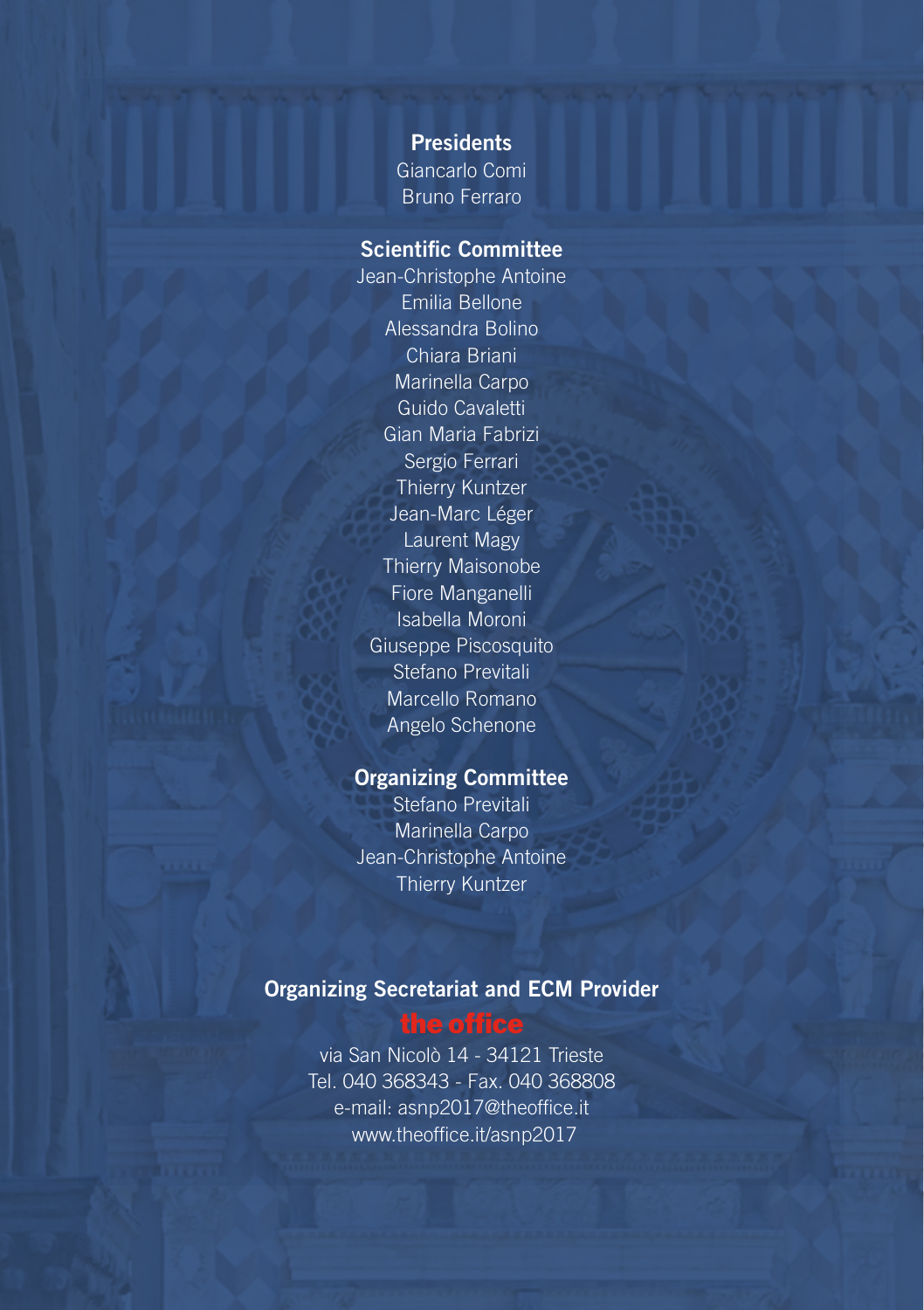Dear Friends,

we welcome you to the **Seventh Annual Meeting ASNP - Italian-French Joint Meeting** that will be hosted in Bergamo, from April 20-22, 2017.

This meeting is the second joint meeting between Italy and France and aims at increasing the interaction and collaboration between Italian and French specialists working in the field of the peripheral nervous system, including senior clinicians and researchers as well as junior professionals. The Meeting will include six lectures covering several aspects of the peripheral nerve function and pathology. In particular, these lectures will discuss novel and advanced techniques currently used for the diagnosis of genetic neuropathies based on next generation sequencing and nerve imaging; gene therapy as a potential strategy to treat neuropathies; updates in amyloidotic neuropathies and autoantibodies in inflammatory neuropathies, and finally, the emerging hypothesis that neuropathies and myopathies may represent overlapping conditions. We will have a workshop dedicated to several aspects of the clinic and diagnosis of paraneoplastic neuropathies. We will also have short communications and 2 poster sessions, which will cover genetic, inflammatory and painful neuropathies, neurophysiology, neurobiology and animal models of peripheral neuropathies, and the discussion of difficult cases.

We hope this will be a fruitful and enjoyable meeting, which will further strengthen friendship and scientific collaborations, in the context of such a beautiful city as Bergamo.

> *Stefano Previtali, Marinella Carpo, Jean-Christophe Antoine, Thierry Kuntzer Organizing Committee*

> > *Angelo Schenone ASNP President*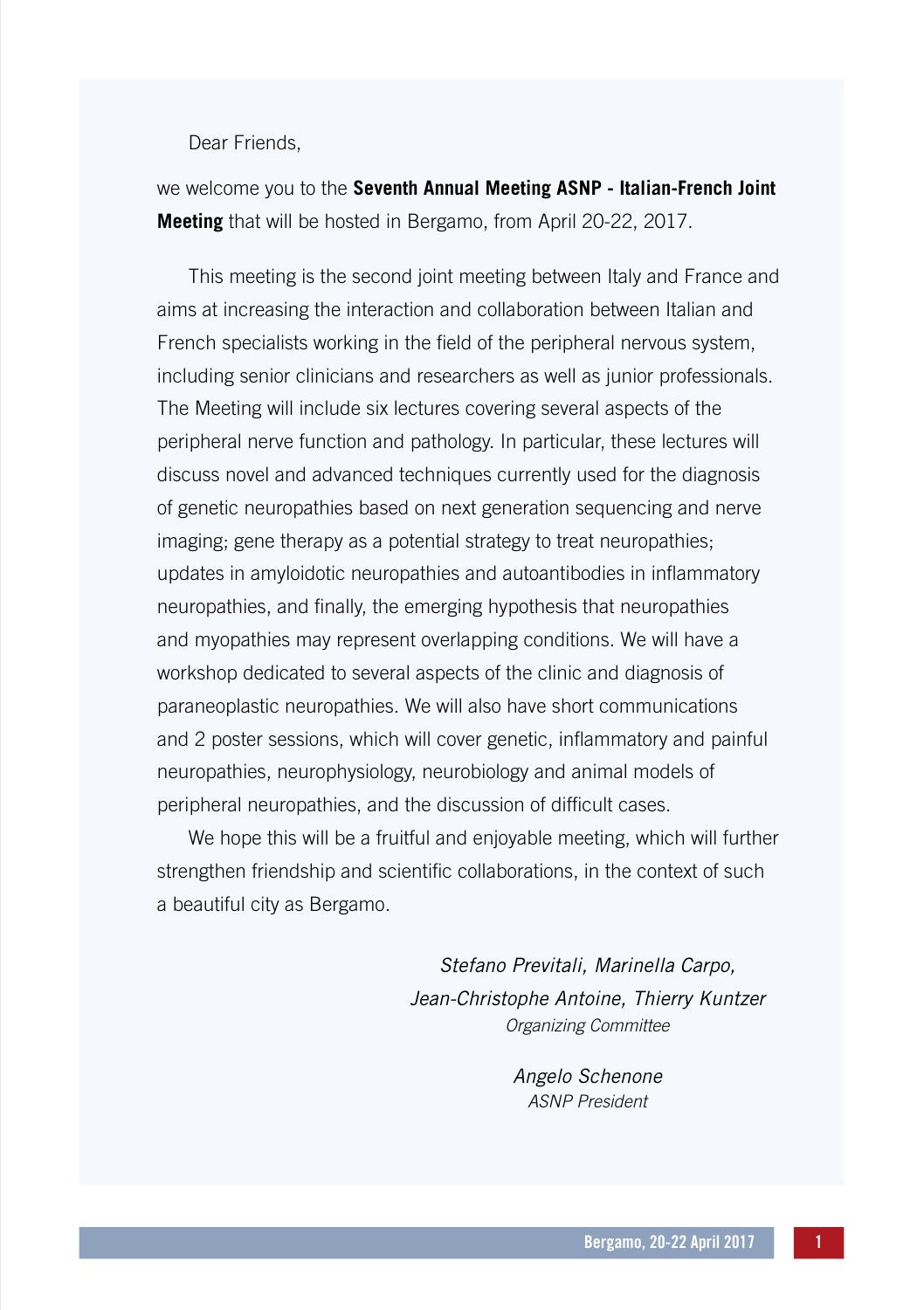### SCIENTIFIC PROGRAMME

#### **THURSDAY, 20 APRIL 2017**

- 12.00-13.45 Registration opening
- 13.45-14.00 Welcome addresses
- 14.00-14.40 **Opening Lecture 1** Chair: D. Pareyson (Milan, IT)  **Genetics: Next Generation Sequencing in Hereditary Neuropathy F. Taroni (Milan, IT)**

## 14.40-16.10 **Oral Communications 1 Genetic Neuropathies**Chairs: P. Mandich (Genoa, IT) and S. Attarian (Marseille, FR)

14.40 CLINICAL FEATURES AND GENETIC FINDINGS IN PATIENTS WITH CHARCOT MARIE TOOTH DISEASE TYPE 2 (CMT2) DUE TO LRSAM1 MUTATION

 A. Cortese, M. Laura, J.M. Polke, A.M. Rossor, P. Tomaselli, J. Blake, R. Poh, M. Lunn, H. Houlden, M. Reilly (London, UK)

14.55 AT CROSSROADS BETWEEN INHERITED DISEASES OF NERVE AND MUSCLE: TWO EXAMPLES OF VCP AND GNE-RELATED **DISORDERS** 

> G.M. Fabrizi, S. Testi, H. Høyer, G.J. Braathen, G. Squintani, L. Bertolasi, M. Ferrarini, F. Taioli, I. Cabrini, E. Pancheri, P. Tonin (Verona, IT; Skien, N)

#### 15.10 CHARCOT-MARIE-TOOTH DISEASE TYPE 4B: A MULTICENTRE RETROSPECTIVE STUDY

 D. Pareyson, T. Stojkovic, S. Leonard-Louis, M. Reilly, M. Laurà, Y. Parman, E. Battaloglu, M. Tazir, M. Bellatache, N. Bonello-Palot, S. Sacconi, R. Guimarães-Costa, S. Attarian, P. Latour, A. Megarbane, A. Schenone, G. Ursino, M.Sabatelli, M. Luigetti, L. Santoro, F. Manganelli, A. Quattrone, P. Valentino, T. Murakami, S. Scherer, L. Dankwa, M.E. Shy, D. Herrmann, C. Pisciotta, S. Previtali, A. Bolino (Milan, Genoa, Rome, Naples, Catanzaro, IT; Paris, Marseille, Nice, Lyon, FR; London, UK; Istanbul, TR; Algiers, DZ; Kurashiki, JP; Philadelphia, Iowa City, Rochester, USA)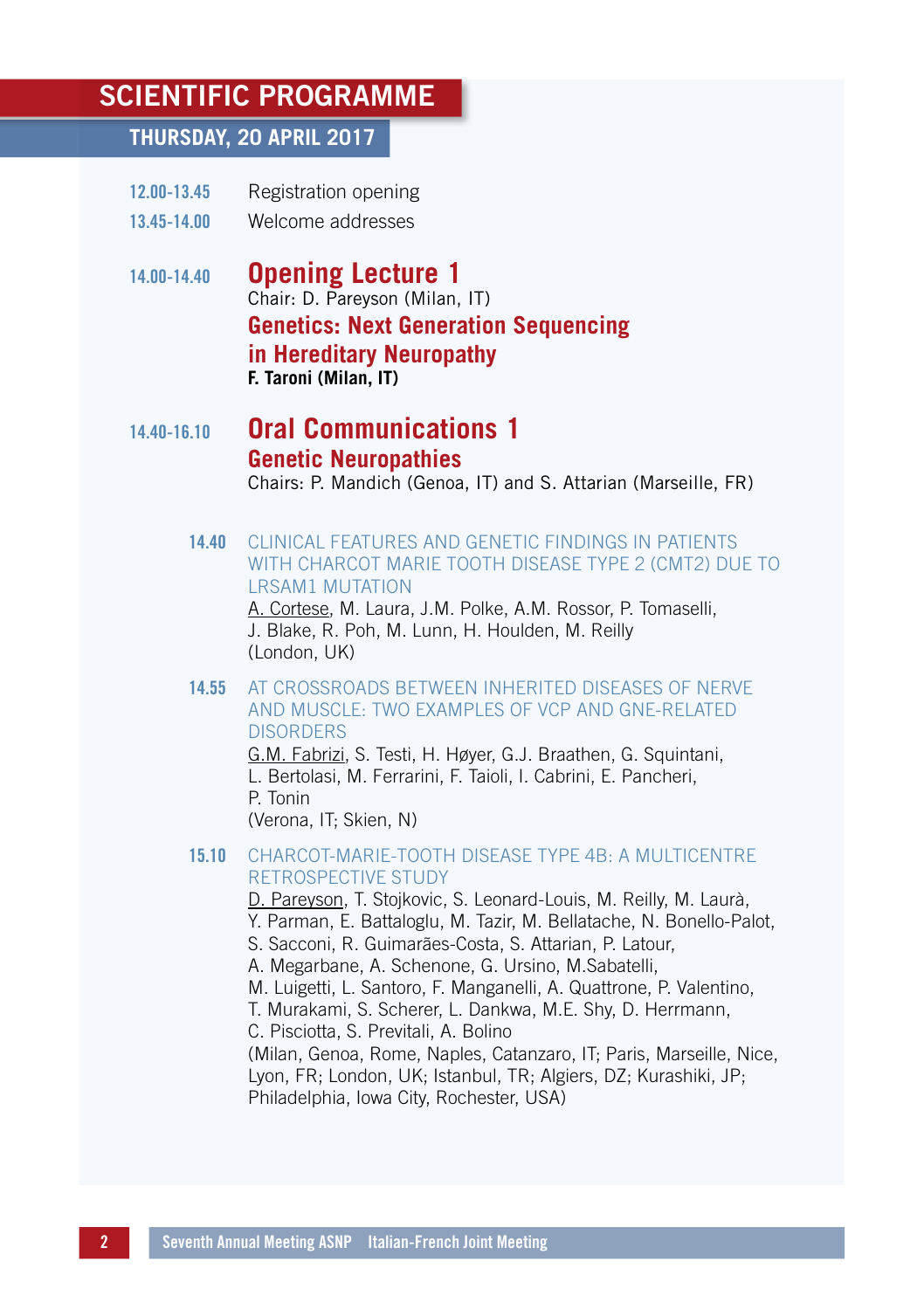- 15.25 DOES MPZ NULL MUTATION CAUSE A SMALL FIBER NEUROPATHY? G. Piscosquito, P. Saveri, V. Provitera, A. Stancanelli, C. Ciano, S. Magri, F. Taroni, M. Nolano, D. Pareyson (Telese Terme, Milan, IT)
- 15.40 CMT1A PATIENTS GET OLD WORSE THAN HEALTHY PEOPLE S. Tozza, D. Bruzzese, R. Iodice, M. Esposito, R. Dubbioso, L. Ruggiero, A. Topa, E. Spina, L. Santoro, F. Manganelli (Naples, IT)
- 15.55 SOME GENE MUTATIONS INDUCE CHARACTERISTIC MICROSCOPICAL NERVE LESIONS IN CHARCOT-MARIE- TOOTH **DISEASES** J. M. Vallat, M. Duchesne, K. Ghorab, C. Magdelaine, L. Richard, S. Mathis, L. Magy (Limoges, Bordeaux, FR)
- 16.10-16.40 **Coffee break**

## 16.40-18.10 **Oral Communications 2 Clinical/Neurophysiology and Painful neuropathies**Chairs: G. Lauria Pinter (Milan, IT) and L. Magy (Limoges, FR)

16.40 THE SYMPATHETIC SKIN RESPONSE AS A PREDICTOR OF RECOVERY OF ULNAR NERVE LESION AT WRIST E. Magistroni, G. Devigili, P. Milani, G. Masazza, R. Eleopra (Turin, Udine, Biella, IT)

#### 16.55 WHOLE EXOME SEQUENCING (WES) IDENTIFYED COL6A5 VARIANTS IN FAMILIAL NEUROPATHIC CHRONIC ITCH

M. Marchi, F. Martinelli-Boneschi, M. Colombi, G. Devigili, R.A. Malik, M. Sorosina, H. Fadavi, M.M. Gerrits, R. Almomani, C.G. Faber, D. Toniolo, C. Doglioni, S.G. Waxman, S.D. Dib-Hajj, R. Lombardi, D. Cazzato, A. Zauli, S. Santoro, G. Lauria Pinter (Milan, Brescia, Udine, IT; Manchester, UK ; Maastricht, NL; Yale, USA)

#### 17.10 IENF AND MC ARE EARLY MARKERS OF PERIPHERAL INVOLVEMENT IN PD AND ARE DIFFERENTLY AFFECTED BY LDOPA TREATMENT

M. Nolano, V. Provitera, A. Stancanelli, G. Caporaso, AM Saltalamacchia, I. Borreca, F. Lullo, F. Califano, B. Lanzillo, R. Iodice, F. Manganelli, P. Barone, L. Santoro (Telese Terme, Naples, Salerno, IT)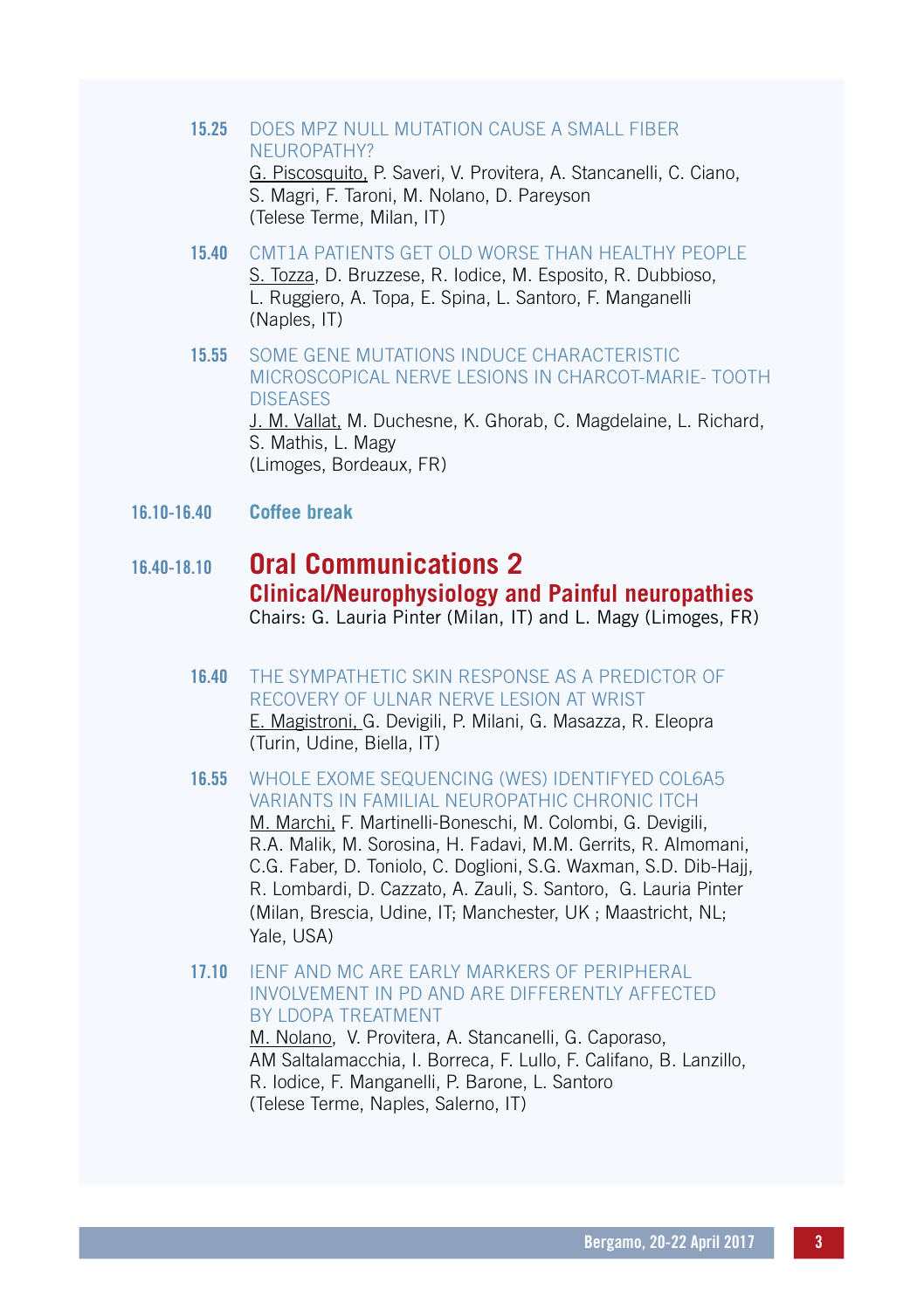17.25 CARPAL TUNNEL SYNDROME AS A HUMAN IN VIVO MODEL TO STUDY LARGE FIBER REGENERATION V. Provitera, G. Caporaso, A. Stancanelli, G. Piscosquito, G. Di Caprio, AM Saltalamacchia, L. Santoro, M. Nolano

(Telese Terme, Naples, IT)

- 17.40 SYSTEMATIC ASSESSMENT OF ELECTROCHEMICAL SKIN CONDUCTANCE BY SUDOSCAN SUGGESTS AUTONOMIC INVOLVEMENT IN MOST OF THE PATIENTS WITH AL AMYLOIDOSIS L. Magy, O. Roussellet, A. Montcuquet, A. Jaccard (Limoges, FR)
- 17.55 NERVE IMAGING EVALUATION REVEALED PECULIAR ABNORMALITIES IN PATIENTS WITH FRIEDREICH'S ATAXIA A. Salvalaggio, D. Coraci, M. Cacciavillani, F. Manganelli,

A. Antenora, A. Filla, L. Santoro, R. Gasparotti, L. Padua, C. Briani (Padua, Rome, Naples, Brescia, IT)

- 18.10-18.50 **Lecture 2** Chair: G. Siciliano (Pisa, IT)  **When neuropathy overlaps myopathy: facts and hypothesis A. Toscano (Messina, IT)**
	- 21.30 Welcome Cocktail in Città Alta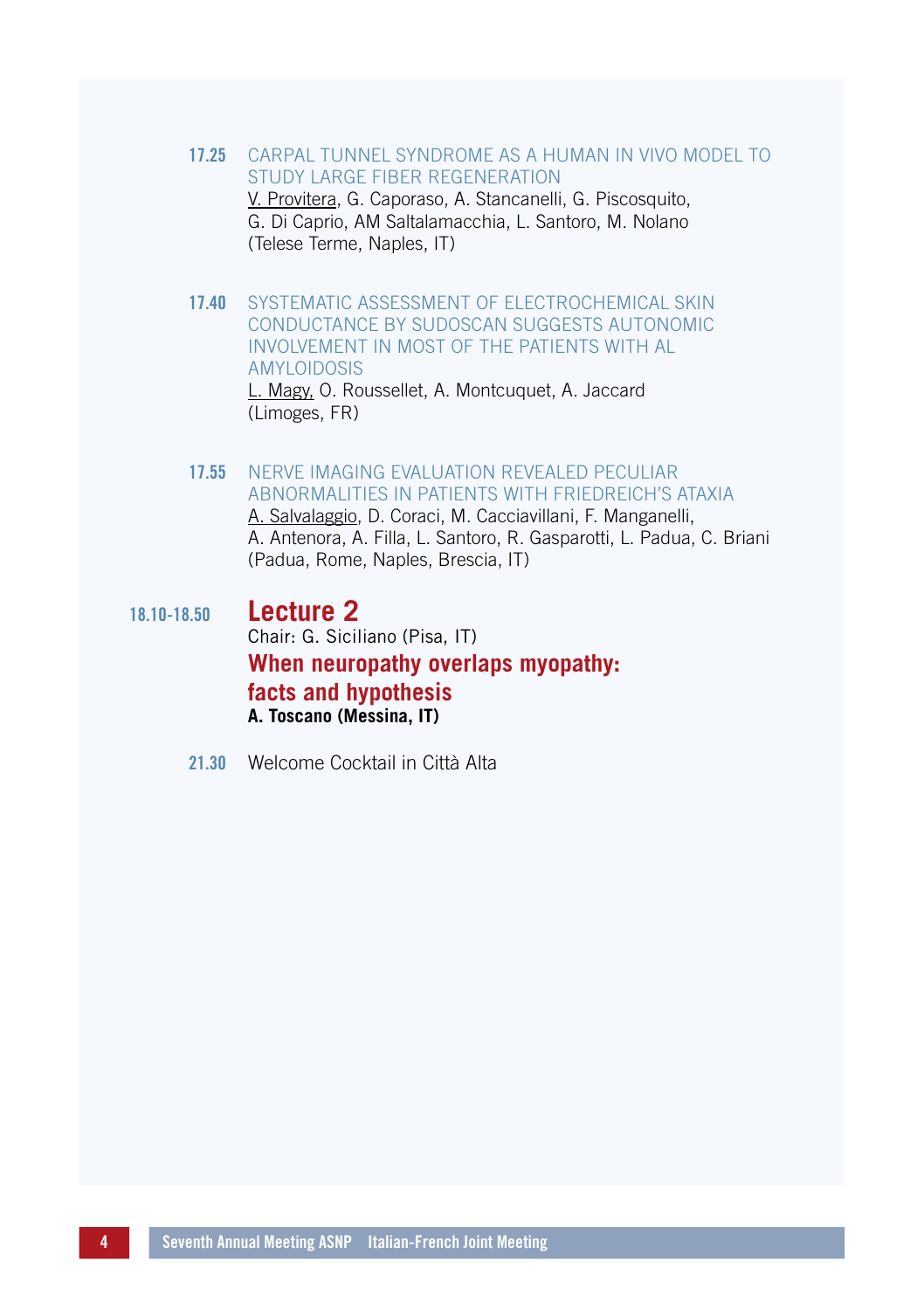### 08.30-10.10 **Workshop Paraneoplastic neuropathies**

Chairs: R. Fazio (Milan, IT) and T. Cavallaro (Verona, IT)

- J.C. Antoine (Paris, FR): Clincal aspects
- B. Giometto (Padua, IT): Immunopathology
- A. Uncini (Chieti, IT): The neurophysiology of paraneoplastic neuromuscular hyperexcitability syndromes
- General Discussion
- 10.10-10.30 **Coffee break**

## 10.30-11.10 **Lecture 3** Chair: L. Padua (Rome, IT)  **Imaging in neuropathies S. Gerevini (Milan, IT)**

## 11.10-12.10 **Oral Communications 3 Difficult cases of neuropathies**Chairs: L. Santoro (Naples, IT) and T. Kuntzer (Lausanne, CH)

11.10 ACUTE-ONSET OF CIDP WITH IGG4 ANTI-NF155 ANTIBODIES RESISTANT TO CONVENTIONAL THERAPIES AND RESPONSIVE TO RITUXIMAB

> C. Demichelis, M. Garnero, D. Franciotta, A. Cortese, I. Callegari, G.L. Mancardi, A. Schenone, A. Leonardi, L. Benedetti (Genoa, Pavia, IT)

11.25 PERIPHERAL NEUROPATHY ASSOCIATED WITH OTHER CLINICAL FEATURES: IS THIS A SYNDROME OR IS A CASUAL ASSOCIATION AMONG DISTINCT DISEASES?

F. Gotta, M. Lamp, A. Geroldi, L. Trevisan, P. Origone, C. Nesti, S. Orlandi, S. Fabbri, C. Teti, G. Fugazza, F.M. Santorelli, E. Bellone, P. Mandich (Genoa, Calambrone, IT)

11.40 ANTI-NFASC155 NEUROPATHY: A RELAPSING-REMITTING NEUROPATHY?

T. Kuntzer, D. Cuendet, F. Maulucci, P. Tsouni, A. Magot, J. Boucraut, J. Devaux, S. Attarian, E. Delmont (Lausanne, Nantes, Marseille, FR)

11.55 MAGNETIC RESONANCE IMAGING EVIDENCE OF POSTERIOR COLUMN DEGENERATION IN A PATIENT WITH SENSORY GANGLIONOPATHY FOLLOWING LOW-DOSE BORTEZOMIB AND THALIDOMIDE TREATMENT FOR MULTIPLE MYELOMA

L. Piccolo, A. Pichiecchio, E. Alfonsi, A. Foli, S. Mariotto, G. Piccolo, A. Moglia, A. Cortese (Pavia, Verona, IT)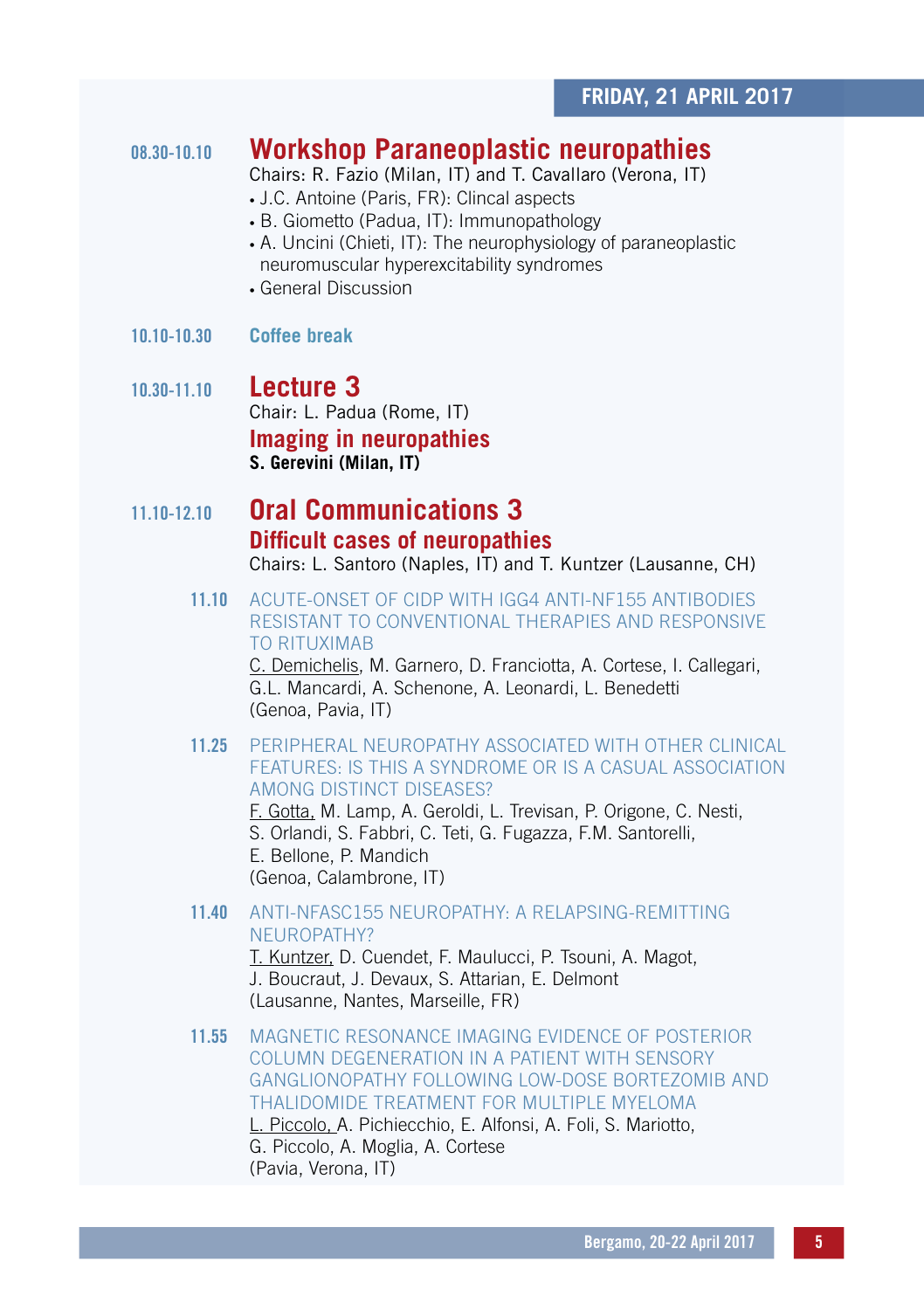#### **Friday, 21 April 2017**

| 12.10-13.00 | <b>Poster Session 1</b><br><b>Neurophysiology and Painful Neuropathies</b><br>- Genetic Neuropathies                                                                                                                                                                                                                                                                                   |
|-------------|----------------------------------------------------------------------------------------------------------------------------------------------------------------------------------------------------------------------------------------------------------------------------------------------------------------------------------------------------------------------------------------|
|             | <b>Oral Poster Presentation</b><br>Chairs: L. Benedetti (La Spezia, IT) and M. Luigetti (Rome, IT)                                                                                                                                                                                                                                                                                     |
| 0P1_01      | ERIBULIN, PACLITAXEL, IXABEPILONE AND VINORELBINE-<br>INDUCED PERIPHERAL NEUROPATHY IN MICE:<br><b>INSIGHTS IN LONG-TERM RECOVERY</b><br>V.A. Carozzi, E. Pozzi, P. Alberti, E. Ballarini, V. Rodriguez-Menendez,<br>K.M. Wozniak, Y. Wu, Y. Liu, B. Littlefield, K. Nomoto, M. Polydefkis,<br>B. Slusher, G. Cavaletti<br>(Milan, Monza, IT; Baltimore, Andover, Woodcliff Lake, USA) |
| OP1_02      | THE SPLIT HAND INDEX IN AMYOTROPHIC LATERAL SCLEROSIS<br>AND NERVE ENTRAPMENT SYNDROMES<br>S. Casali, L. Franci, P. Piu, G. Capoccitti, L. Insana, M. Carone,<br>F. Giannini<br>(Siena, IT)                                                                                                                                                                                            |
| OP1 03      | EFFECT OF PREVENTIVE AND THERAPEUTIC TREATMENT OF<br>GHRELIN AGONIST HM01 ON THE PERIPHERAL NEUROTOXICITY<br><b>INDUCED BY BORTEZOMIB IN WISTAR RATS</b><br>A. Chiorazzi, C. Meregalli, N. Oggioni, A. Canta, V.A. Carozzi,<br>G. Fumagalli, E. Pozzi, V. Rodriguez-Menendez, P. Marmiroli,<br>C. Pietra, G. Cavaletti<br>(Monza, IT; Lugano, CH)                                      |
| OP1 04      | NERVE ELASTOGRAPHY: LITERATURE REVIEW AND PERSONAL<br><b>EXPERIENCE</b><br>D. Coraci, M.A. Bedewi, L. Padua<br>(Rome, Milan, IT; Al-Kharj, KSA)                                                                                                                                                                                                                                        |
| OP1 05      | MULTIPLE MYELOMA IN A PATIENT WITH PREVIOUS<br>NEUROLYMPHOMATOSIS, DOUBLE HIT ON PERIPHERAL<br><b>NERVES?</b><br>C. Dalla Torre, M. Campagnolo, R. Zambello, T. Berno, F. Piazza,<br>C. Briani (Padua, IT)                                                                                                                                                                             |
| 0P1 06      | A NEUROPATHY WITH LATE ONSET AND FAST PROGRESSIVE<br><b>COURSE</b><br>D. Cazzato, E. Dalla Bella, P. Dacci, V. Fugnanesi, S. Saccucci,<br>M. Morbint, G. Lauria<br>(Milan, IT)                                                                                                                                                                                                         |
| 0P1 07      | MULTIPLE ARM NERVE LESIONS MIMICKING BRACHIAL PLEXUS<br><b>LESION</b><br>C. Erra, D. Coraci, I. Paolasso, L. Padua<br>(Rome, Milan, Viterbo, IT)                                                                                                                                                                                                                                       |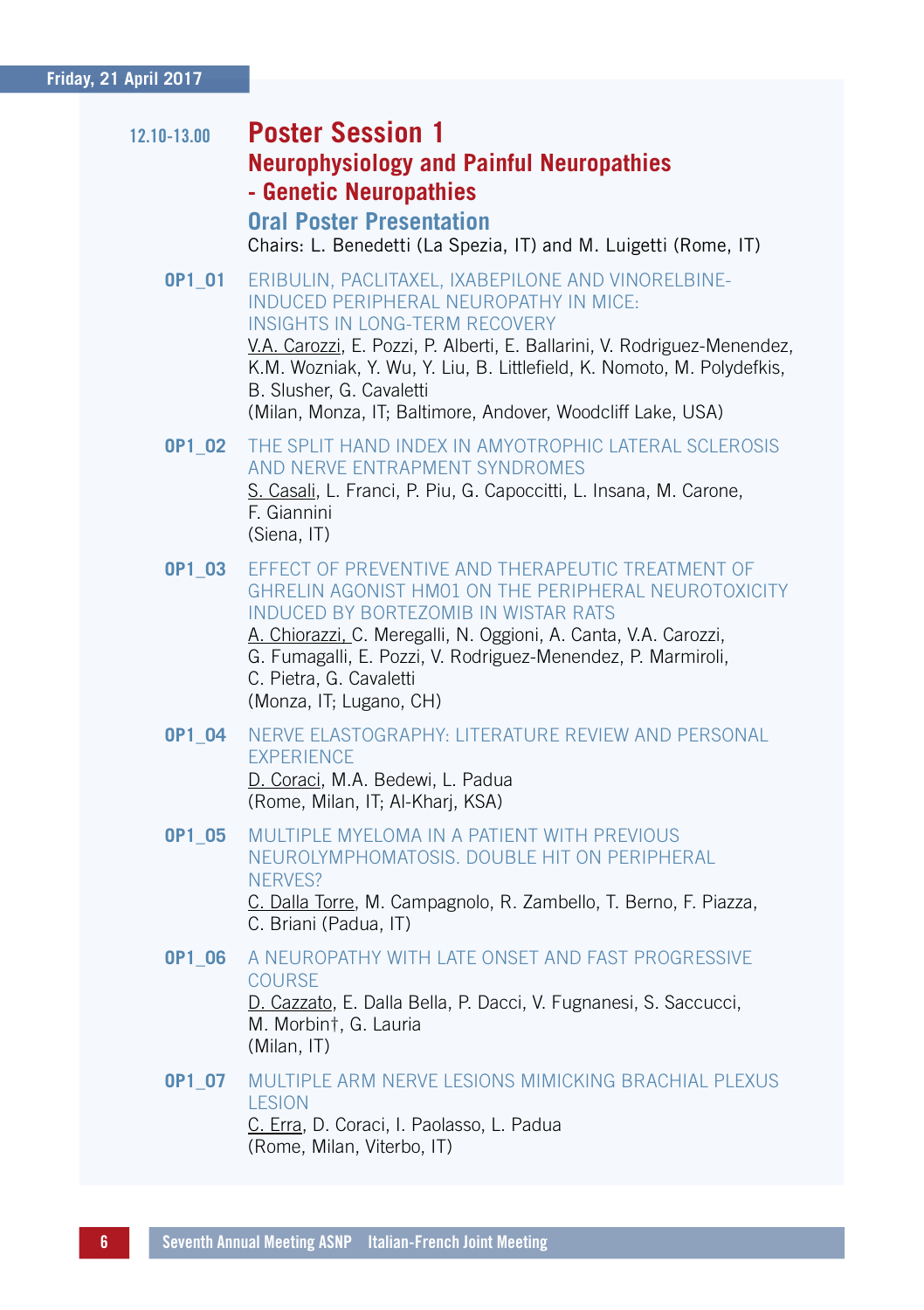**OP1\_08** CONCURRENT ATYPICAL PARANEOPLASTIC DEMYELINATING POLYNEUROPATHY AND NEUROMUSCULAR JUNCTION DEFECT IN A PATIENT WITH ANTI-VGCC ANTIBODIES

C. Lapucci, M. Gastaldi, D. Franciotta, I. Callegari, B. Lang, M. Grandis, C. Gemelli, C. Demichelis, A. Schenone, L. Benedetti (Genoa, Pavia, IT; Oxford, UK)

- **OP1\_09** UNILATERALE MACROGLOSSIA WITH SIGNS OF NEUROGENIC DENERVATION C. Petrelli, F. Logullo (Macerata, IT)
- **OP1\_10** THE DIAGNOSTIC YIELD OF PCR-BASED CLONALITY TESTING ON NERVE BIOPSY IN THE DIAGNOSIS OF NEUROLYMPHOMATOSIS O. Roussellet (Limoges, FR)
- **OP1\_11** ARSENIC TRIOXIDE INDUCED PERIPHERAL NEUROPATHY: PROSPECTIVE EVALUATION OF TWO PATIENTS WITH ACUTE PROMYELOCYTIC LEUKEMIA. M. Ruiz, F. Lessi, M. Cacciavillani, M. Riva, C. Briani (Padua, IT)
- **OP1\_12** CHRONIC INFLAMMATORY DEMYELINATING POLYRADICULONEUROPATHY (CIDP) IN MYELOMA AND AMYLOIDOSIS. NEUROIMAGING AND HISTOPATHOLOGICAL DATA A. Salvalaggio, M. Cacciavillani, T. Cavallaro, M. Ruiz, S. Ferrrari, M. Campagnolo, F. Adami, C. Briani (Padua, Verona, IT)
- **OP1\_13** TIBIALIS ANTERIOR MUSCLE FAT FRACTION CORRELATES WITH DISABILITY IN CHARCOT-MARIE-TOOTH DISEASE TYPE 1A J. Bas, E. Delmont, A. Le Troter, F. Fatehi, E. Salort-Campana, A. Sévy, A. Verschueren, J. Pouget, M.N. Lefebvre, A. M. Grapperon, D. Bendahan, S. Attarian (Marseille, FR)
- **OP1\_14** PHENOTYPIC SPECTRUM AND MOLECULAR MECHANISM IN HEREDITARY NEUROPATHIES ASSOCIATED WITH MUTATIONS IN AMINOACIL-TRNA SYNTHESES GENES: A REVIEW OF THE LITTERATURE I. Callegari, A. Cortese (Pavia, Monza, IT)
- **OP1\_15** A NEW MODEL FOR A THERAPEUTIC PATIENT EDUCATION PROGRAM IN HEREDITARY AMYLOIDOSIS NEUROPATHY C. Cauquil, L. Trillou, N. Ricome, Y. Magar, D. Boumedien, N. Kouchi, C. Labeyrie, D. Adams (Le Kremlin Bicêtre, Paris, FR)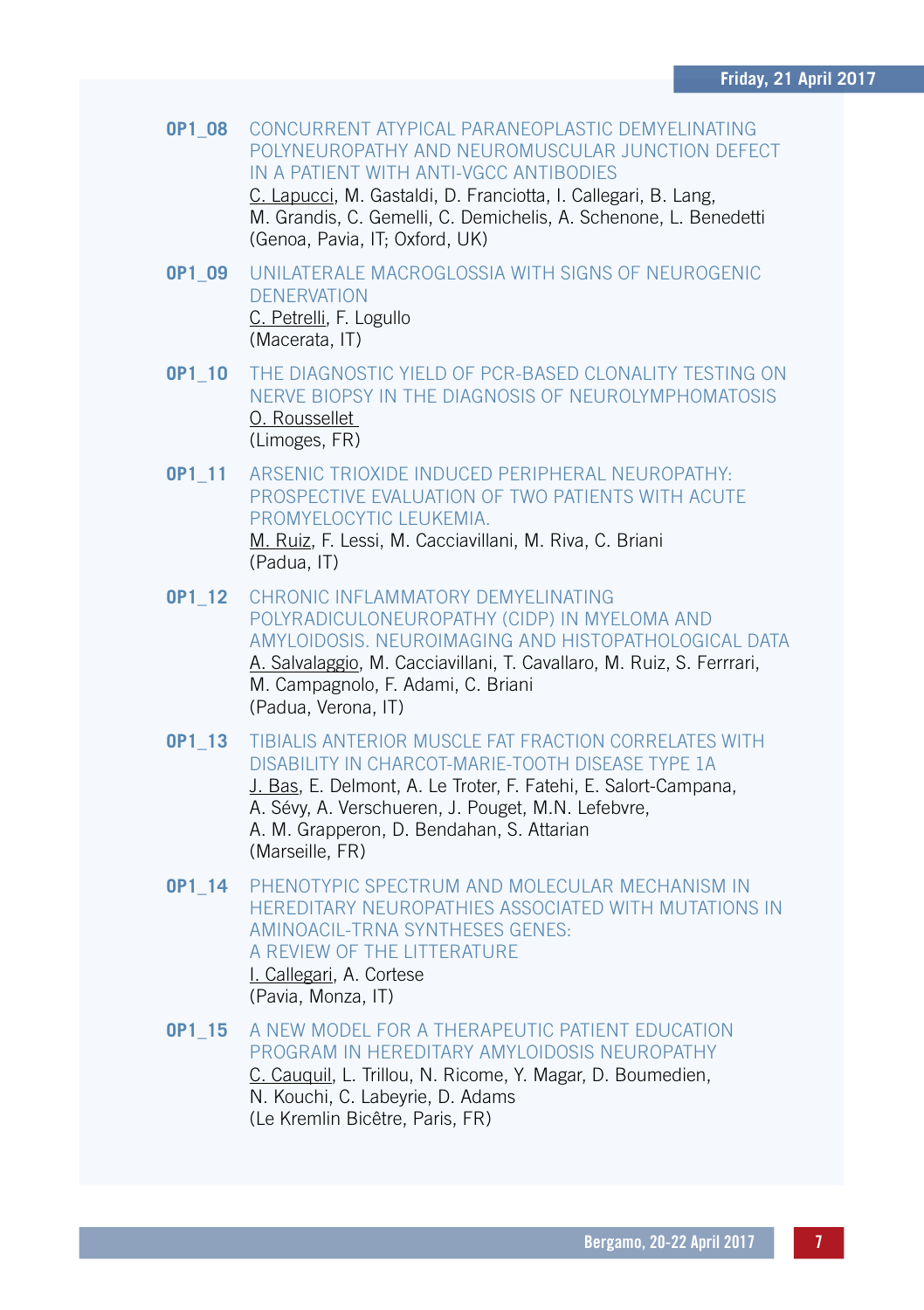#### **Friday, 21 April 2017**

#### **OP1\_16** FUNCTIONAL VALIDATION OF NON-CODING VARIANTS OF GJB1 IN PATIENTS WITH CMTX1 A. Cortese, A. Manole, B. Ashoukkumar, R. Simone, P. Tomaselli,

A. Rossor, M. Laurà, M. Skorupinska, J. Polke, R. Poh, H. Houlden, M.M. Reilly (London, UK)

13.00-14.30 **Lunch**

### 14.30-15.30 **Poster Session 1 Neurophysiology and Painful Neuropathies - Genetic Neuropathies Poster exhibition**

- **P1\_17** A COMPARATIVE STUDY BETWEEN TWO FIXATIVES TO EVALUATE EPIDERMAL NERVE FIBER DENSITY F. Caravello, R. Lombardi, P. Dacci, D. Cazzato, G. Lauria Pinter (Milan, IT)
- **P1\_18** SKIN BIOPSY IN IDIOPATHIC PURE SUDOMOTOR NEUROPATHY G. Piscoquito, V. Provitera, A. Stancanelli, G. Caporaso, A. Mazzeo, T. Cavallaro, G.M. Fabrizi, L. Santoro, M. Nolano (Telese Terme, Naples, IT)
- **P1\_19** N-HEXANE AS A CAUSE OF SMALL FIBER NEUROPATHY R. Guimarães-Costa, C. Muntean, R. Iancu Ferfoglia, Y. Schoindre, J.P. Lefaucheury, J.P. Camdessanché, A. Metlaine, T. Maisonobe, J.M. Léger (Paris, Saint-Etienne, FR)
- **P1\_20** CIDP VERSUS POEMS M. Sgarzi, E. Agazzi (Bergamo, IT)
- **P1\_21** MOTOR UNIT NUMBER INDEX CORRELATES WITH DISABILITY IN CHARCOT-MARIE-TOOTH DISEASE TYPE 1A J. Bas, E. Delmont, F. Fatehi, C. Boulay, B. Chabrol, E. Salort-Campana, A. Sévy, A. Verschueren, J. Pouget, M.N. Lefebvre, A.M. Grapperon, S. Attarian (Marseille, FR)
- **P1\_22** A GENOMIC APPROACH TO IDENTIFY NEW GENES RESPONSIBLE FOR INHERITED MOTOR AND CMT2 NEUROPATHIES: A COLLABORATIVE STUDY

A. Bolino, S. Previtali, E. Zhao, G.M. Fabrizi, F. Manganelli, A. Mazzeo, D. Pareyson, A. Schenone, F. Taroni, G. Vita, E. Bellone, M. Ferrarini, S. Magri, M. Scarlato, N. Riva, P. Carrera, P. Mandic,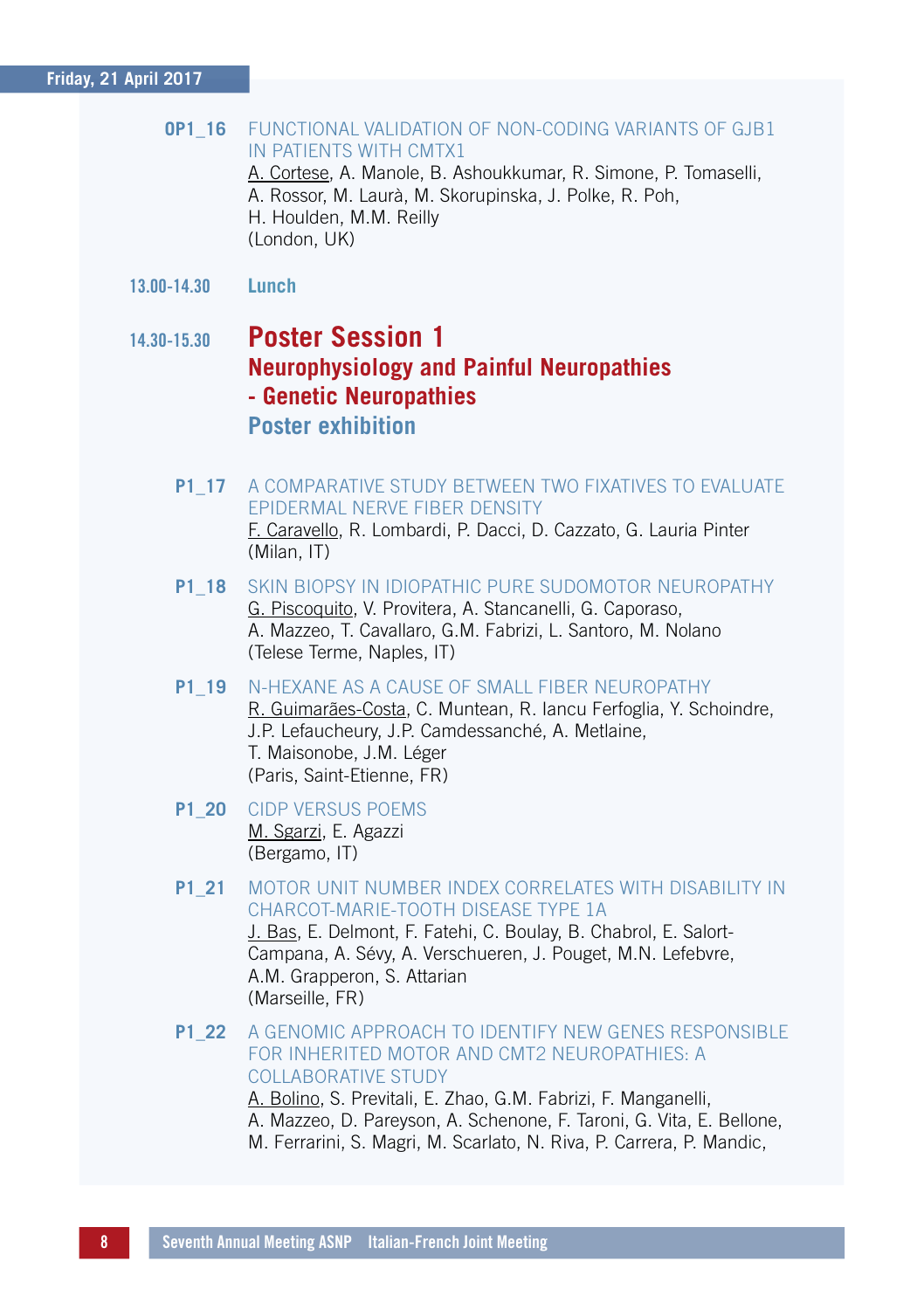D. Lazarevic, G. Comi, G. Tonon, M. Devoto (Milan, Verona, Naples, Messina, Genoa, IT; Philadelphia, USA)

**P1\_23** TRPV4 MUTATION IN A FAMILY RELATED TO A MILD PHENOTYPE OF DISTAL MOTOR HEREDITARY NEUROPATHY CMT-2C

> G. Devigili, F. Moro, F. M. Santorelli, S. Rinaldo, C. Lettieri, E. Bellone, A. Geroldi, R. Eleopra (Udine, Genoa, Pisa, IT)

- **P1\_24** NEXT GENERATION SEQUENCING BY ION TORRENT PLATFORM: OUR EXPERIENCE IN MUTATIONAL ANALYSIS OF CHARCOT-MARIE-TOOTH TYPE2 M. Ferrarini, F. Taioli, I. Cabrini, S. Testi, S. Ferrari, T. Cavallaro, G.M. Fabrizi (Verona, IT)
- **P1\_25** MUTATIONS IN TTR GENE ARE NOT FOUND IN AN ITALIAN COHORT OF SELECTED AXONAL CMT PATIENTS A. Geroldi, R. Gulli, F. Gotta, M. Lamp, P. Origone, M. Grandis, C. Gemelli, F. Manganelli, F. Tozza, L. Santoro, E. Bellone, P. Mandich (Genoa, Naples, IT)
- **P1\_26** NOVEL MUTATIONS IN DYSTONIN PROVIDE CLUES TO THE PATHOMECHANISMS OF HSAN-VI F. Manganelli, S. Parisi, M. Nolano, F. Tao, S. Paladino,

C. Pisciotta, S. Tozza, C. Nesti, A.P. Rebelo, V. Provitera, F. M. Santorelli, M. E. Shy, T. Russo, S. Zuchner, L. Santoro (Naples, Telese Terme, Pisa, IT; Miami, Iowa City, USA)

**P1\_27** PREGNANCY, FOOT SURGERY, SLEEP, AND FATIGUE IN CHARCOT-MARIE-TOOTH DISEASE: DATA FROM QUESTIONNAIRES LINKED TO THE ITALIAN CMT NATIONAL **REGISTRY** 

> D. Pareyson, D. Calabrese, L. Santoro, F. Manganelli, G. M. Fabrizi, A. Schenone, T. Cavallaro, G. Ursino, S. Previtali, I. Allegri, L. Padua, C. Pazzaglia, A. Quattrone, F. Villani, C. Pisciotta, A. Mazzotta, G. Vita (Milan, Naples, Verona, Genoa, Parma, Rome, Catanzaro, Messina, IT)

**P1\_28** THE ITALIAN CMT NATIONAL REGISTRY: TOWARDS DEFINITION OF STANDARDS OF CARE AND CLINICAL TRIALS D. Calabrese, D. Pareyson, G. Vita, A. Mazzeo, G.M. Fabrizi, A. Schenone, T. Cavallaro, G. Ursino, S. Previtali, I. Allegri, L. Padua, C. Pazzaglia, A. Quattrone, I. Moroni, C. Pisciotta, F. Manganelli, L. Santoro (Milan, Messina, Verona, Genoa, Parma, Rome, Catanzaro, Naples, IT)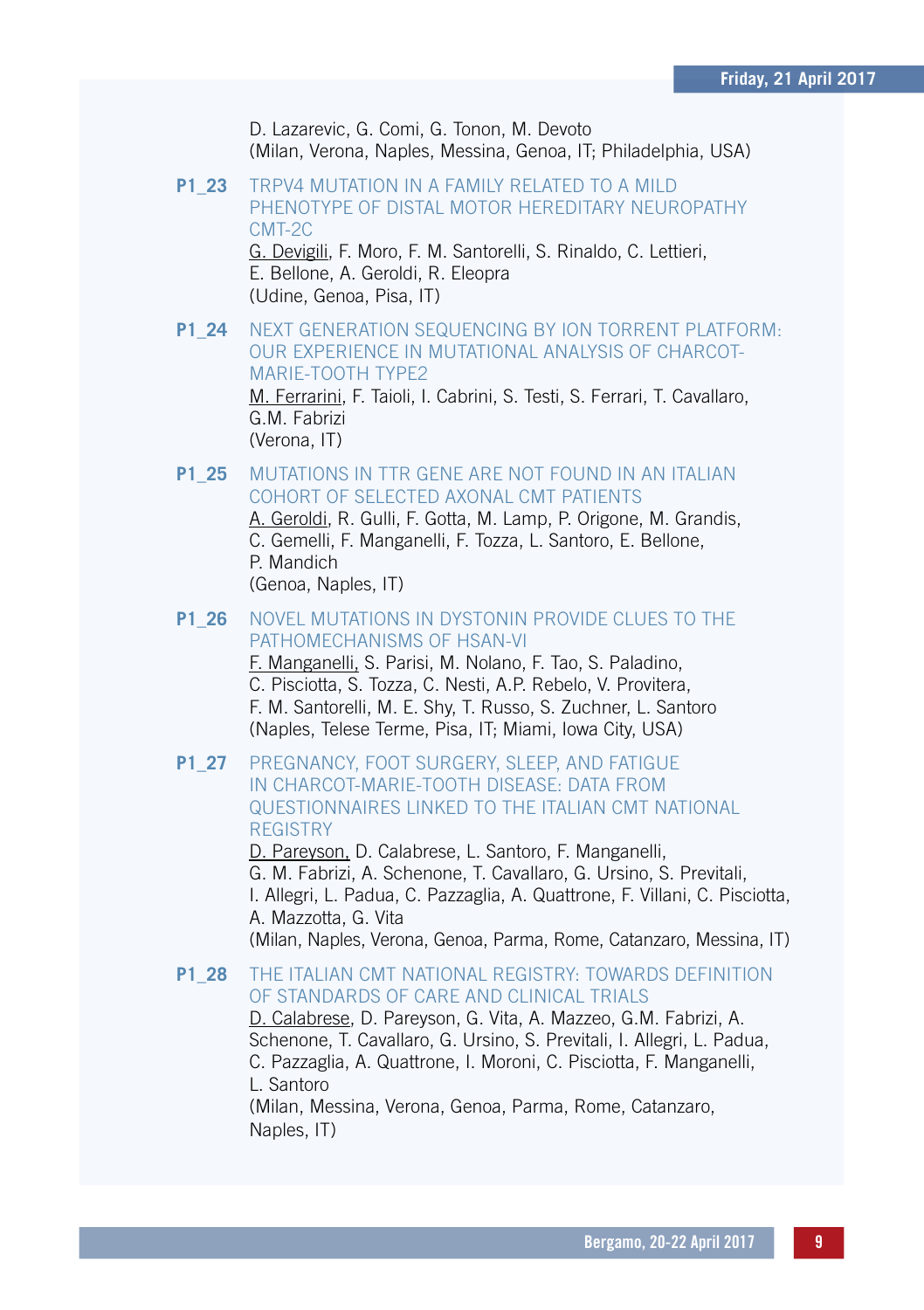#### **Friday, 21 April 2017**

15.30-16.10 **Lecture 4** Chair: J-M. Vallat (Limoges, FR)  **Exploiting Gene Therapy to treat peripheral Neuropathies<br>N. Tricaud (Montpellier, FR)** 

# 16.10-17.10 **Oral Communications 4 Neurobiology**

 Chairs: L. Nobbio (Genoa, IT) and J-P. Camdessanché (St Priest En Jarez Cedex, FR)

- 16.10 CLINICO-PATHOLOGICAL AND GENE EXPRESSION STUDY OF INFLAMMATORY NEUROPATHIES: TOWARDS NEW BIOMARKERS F. Cerri, S. Merella, T. Domi, N. Riva, Y. Falzone, F. Martinelli Boneschi, M. Sorosina, R. Fazio, G. Comi, P. Carrera, A. Quattrini (Milan, IT)
- 16.25 AUTOPHAGY INDUCTION AS A THERAPEUTICAL STRATEGY FOR DEMYELINATING CMT1A NEUROPATHIES F. Grandi, V. Alberizzi, G. Moreno, M. Guerrero-Valero, A. Bolino (Milan, IT)
- 16.40 HUMAN IMMUNOGLOBULINS AMELIORATE RAT EXPERIMENTAL PAINFUL BORTEZOMIB-INDUCED PERIPHERAL NEUROPATHY C. Meregalli, L. Monza, E. Ballarini, V. Rodriguez-Menendez, A. Chiorazzi, V. A. Carozzi, I. Marjanovic, S. Ruggero, C. Briani, P. Marmiroli, G. Cavaletti (Milan, Castelvecchio Pascoli, Padua, IT)
- 16.55 EIF2ALPHA PHOSPHORYLATION: A KEY PROTEOSTATIC HUB IN ER-STRESS RELATED CHARCOT-MARIE-TOOTH NEUROPATHIES M. D'Antonio, C. Scapin, R. Pisante, C. Ferri, R. Mastrangelo, R.J. Kaufman, M.L. Feltri, L. Wrabetz (Milan, IT; La Jolla, Buffalo, USA)

#### 17.10-17.30 **Coffee break**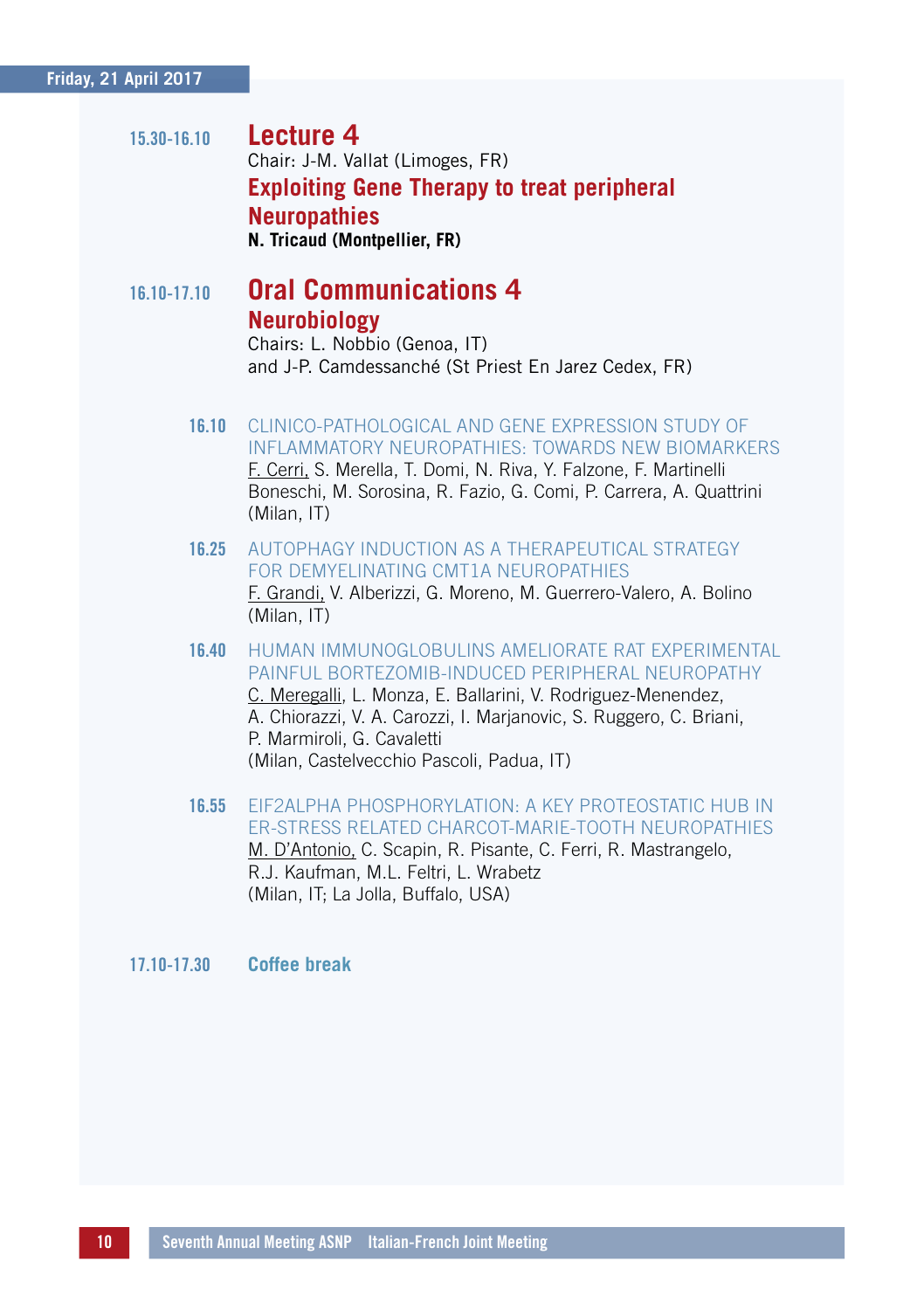# 17.30-18.30 **Oral Communication 5 Inflammatory neuropathies**

Chairs: A. Quattrini (Milan, IT) and E. Delmont (Marseille, FR)

17.30 PREVALENCE OF ANTI-NEUROFASCIN-155, ANTI-CONTACTIN-1 AND CONTACTIN-ASSOCIATED PROTEIN 1 ANTIBODIES IN CHRONIC INFLAMMATORY DEMYELINATING POLYRADICULONEUROPATHY: A SEROLOGICAL MULTICENTER STUDY IN ITALY

I. Callegari, A. Cortese, G. Lauria Pinter, C. Briani, M. Luigetti, R. Fazio, L. Benedetti, G. Marfia, M. Clerici, M. Carpo, M. Corbo, A. Mazzeo, S. Ferrari, F. Giannini, C. Manso, C. Giannotta, A. Berardinelli, E. Zardini, S. Romagnolo, P. Dacci, R. Lombardi, M. Campagnolo, G. Bisogni, F. Cerri, C. Demichelis, G. Mataluni, C. Stancanelli, S. Mariotto, R. Currò, L. Piccolo, A. Schenone, A. Moglia, E. Marchioni, E. Nobile-Orazio, J. Devaux, D. Franciotta (Pavia, Monza, Milan, Padua, Rome, Genoa, Varese, Treviglio, Messina, Verona, Siena, IT; Marseille, FR)

- 17.45 VALUE OF ANTI-HNK1 ANTIBODIES IN ANTI-MAG NEUROPATHIES: AN ANALYSE OF 144 SERA E. Delmont, J.C. Antoine, S. Paul, J. Boucraut, S. Attarian (Marseille, Saint Etienne, FR)
- 18.00 CHANGES OF NERVE CONDUCTION VELOCITY AND ULTRASOUND CHARACTERISTICSIN CIDP OVER TIME. A THREE-YEAR PROSPECTIVE STUDY IN SEVENTEEN PATIENTS A. Di Pasquale, S. Morino, L. Fionda, S. Loreti, T. De Santis,

G. Fragiotta, G. Antonini (Rome, IT)

18.15 FREQUENCY AND DIAGNOSTIC CRITERIA FOR ATYPICAL CIDP: DATA FROM THE ITALIAN DATABASE ON CIDP

P.E. Doneddu, D. Cocito, R. Fazio, M. Filosto, S. Jann, L. Santoro, A. Cortese, M. Carpo, M. Clerici, M. Luigetti, A. Mazzeo, G. Lauria Pinter, B. Fierro, G. Antonini, G. Cavaletti, T. Rosso, L. Benedetti, G. Marfia, C. Briani, E. Peci, G. Liberatore, D. Velardo, A. Todeschini, A. Toscano, E.P. Verrengia, F. Manganelli, L. Piccolo, F. Gallia, E. Nobile-Orazio (Milan, Turin, Brescia, Naples, Pavia, Treviglio, Varese, Rome, Messina, Palermo, Monza, Castelfranco Veneto, La Spezia, Padua, IT)

18.30-19.30 **Italian ASNP General Assembly**

#### 20.30 **Social Dinner**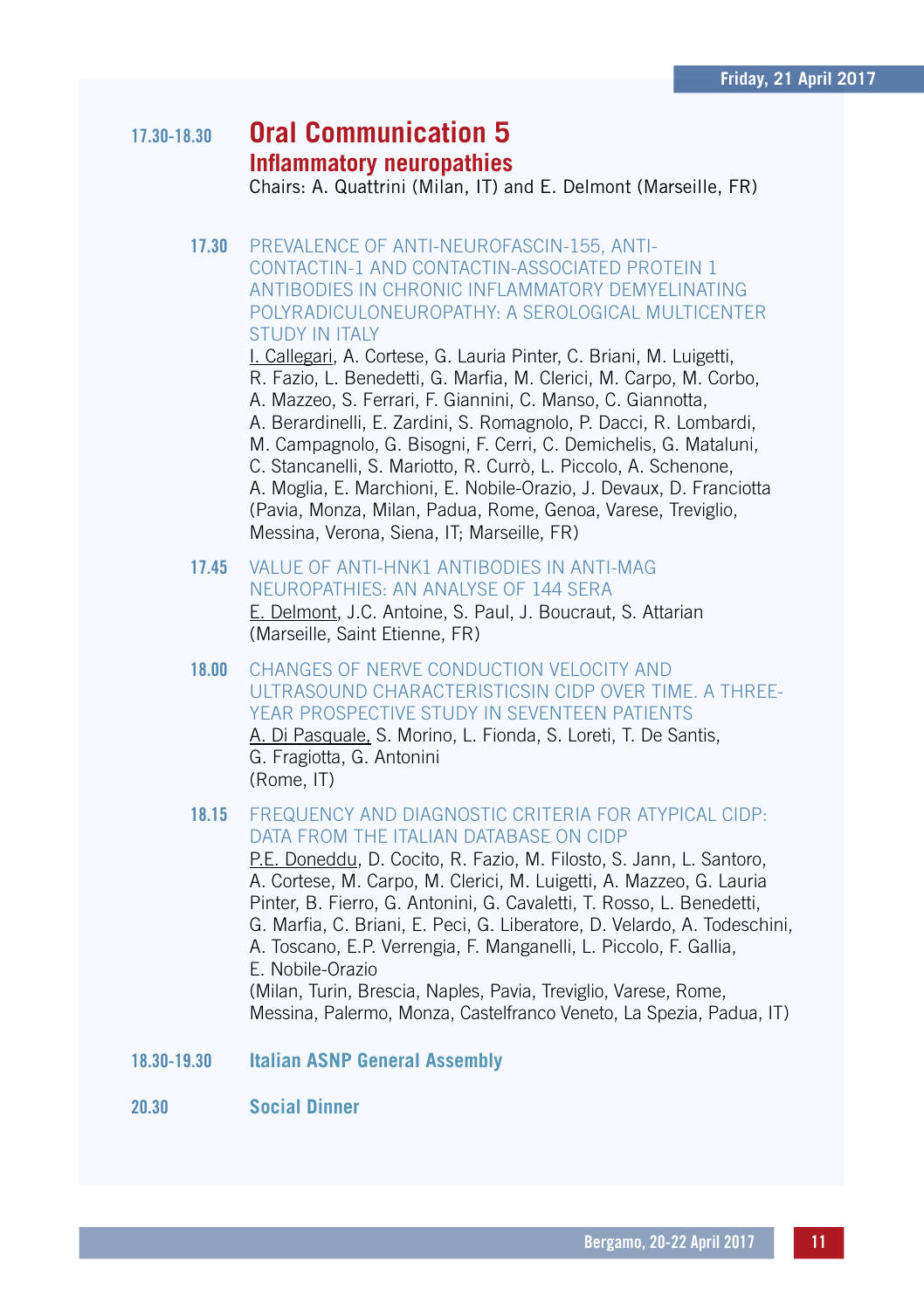#### **SATURDAY, 22 APRIL 2017**

- 08.30-09.10 **Lecture 5** Chair: G. Vita (Messina, IT)  **Pitfalls in the Diagnosis of Amyloidotic Neuropathies D. Adams (Le Kremlin Bicêtre, FR)**
- 09.10-11.10 **Poster Session 2 Genetic Neuropathies Inflammatory Neuropathies-Neurobiology Oral Poster Presentation**

Chairs: A. Geroldi (Genoa, IT) and P. Alberti (Monza, IT)

- **OP2\_01** RELEVANCE AND FREQUENCY OF DIFFERENT TYPES OF CHARCOT-MARIE-TOOTH NEUROPATHY IN A LARGE POPULATION OF PATIENTS STUDIED AT A SINGLE CLINICAL SITE G. Ursino, C. Gemelli, M. Grandis, L. Reni, E. Bellone, A. Geroldi, F. Gotta, P. Mandich, M. Ferrara, A. Schenone (Genoa, IT)
- **OP2\_02** VOCAL CORD PARALYSIS IN CHARCOT-MARIE-TOOTH TYPE 4B1 DISEASE ASSOCIATED WITH A NOVEL MUTATION IN THE MYOTUBULARIN-RELATED PROTEIN 2 GENE: A CASE REPORT AND REVIEW OF THE LITERATURE A. Zambon, M.G. Natali Sora, G. Cantarella, F. Cerri, A. Quattrini, G. Comi, S. Previtali, A. Bolino (Milan, IT)
- **OP2\_03** FATIGUE AND IMPAIRED QUALITY OF LIFE IN PATIENTS WITH BENIGN GUILLAIN-BARRÉ SYNDROME: CURRENT STATE AND FUTURE PERSPECTIVE C. Balducci, D. Binda, G. Cavaletti (Milan, IT)
- **OP2\_04** BRACHIAL PLEXOPATHY FOLLOWING AUTOLOGOUS PERIPHERAL BLOOD STEM CELL TRANSPLANTATION FOR MULTIPLE MYELOMA S. Bocci, G. Capoccitti, A. Gonzetti, A. Cerase, M. Carone, L. Africa. F. Giannini (Siena, IT)
- **OP2\_05** HLA ASSOCIATION IN CIDP SPECTRUM NEUROPATHIES S. Cotti Piccinelli, M. Frassi, G. Carella, A. Todeschini, S. Rota, F. Caria, A. Padovani, M. Filosto (Brescia, IT)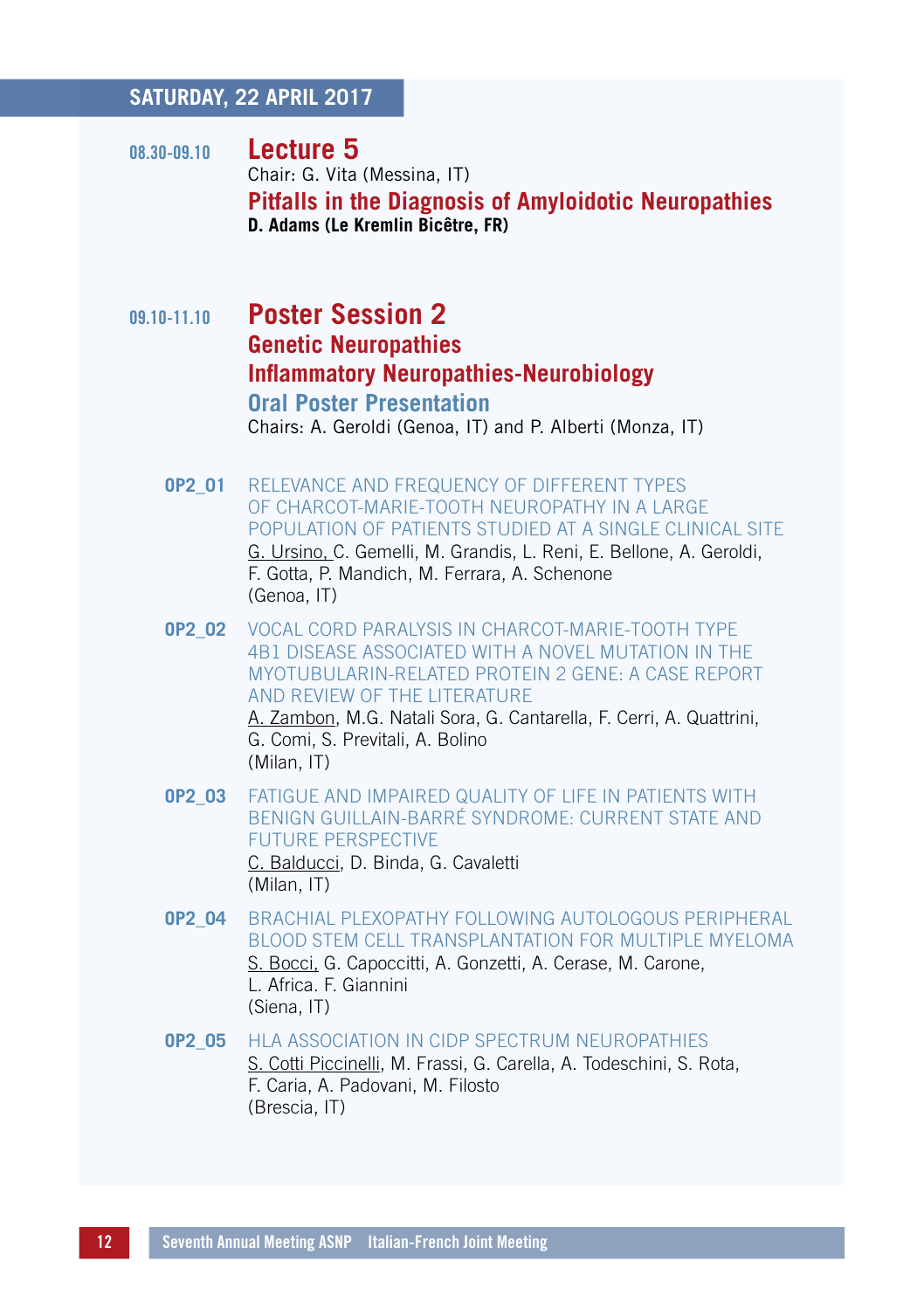- **OP2\_06** LONG-TERM IMMUNOSUPPRESSIVE TREATMENT IN IMMUNE-MEDIATED NEUROMUSCULAR DISEASE: PRELIMINARY DATA OF A MULTICENTRIC RETROSPECTIVE OBSERVATIONAL STUDY M. Garnero, C. Gemelli, S. Fabbri, M. Grandis, A. Beronio, E. Giorli, M. Maestri, I. Callegari, A. Cortese, E. Virgilio, C. Comi, A. Schenone, L. Benedetti (Genoa, La Spezia, Pisa, Pavia, Novara, IT)
- **OP2\_07** CIDP: AUTOMATIC ANALYSIS OF SEARCH RESULTS FROM NCBI C. Giannuzzi, F. Gallia, E. Nobile-Orazio, M. Marra (Milan, Lecce, IT)
- **OP2\_08** MULTIFOCAL MOTOR NEUROPATHY &8805; 7 YEARS OFF TREATMENT: 8 PATIENTS R. Guimarães-Costa, C. Muntean, R. Iancu Ferfoglia, K. Viala, T. Maisonobe, L. Musset, J.M. Léger (Paris, FR)
- **OP2\_09** ANTIBODIES AGAINST THE NODE OF RANVIER, A FLOW CYTOMETRY ANALYSIS L. Kouton, L. Kremer, C. Tard, S. Attarian, J. Boucraut, E. Delmont (Marseille, Strasbourg, Lille, FR)
- **OP2\_10** PSEUDO CANOMAD: A NEW ENTITY AND TREATMENT CHOICE? C. Labeyrie, M. Stephant, C. Cauquil, A. Not, G. Beaudonnet, D. Adams. (Le Kremlin Bicêtre, FR)
- **OP2\_11** ACUTE-ONSET CHRONIC INFLAMMATORY DEMYELINATING POLYNEUROPATHY (A-CIDP) VERSUS FLUCTUANTING GUILLAIN-BARRE' SYNDROME (GBS-TFR): A CASE REPORT

F. Ripandelli, E. Nardi Cesarini, M. Di Gregorio, L. Gaetani, L. Farotti, A. Mancini, F. Sepe F., M. Di Filippo, C. Costa, P. Sarchielli, L. Parnetti, D. Murasecco, P. Calabresi (Perugia, Rome, IT)

- **OP2\_12** ACQUIRED NEUROMYOTONIA AND CHRONIC INFLAMMATORY DEMYELINATING NEUROPATHIES: 3 CASE-REPORTS C. Rosier, C. Moritz, E. Federspiel-Reynaud, J. P. Camdessanché, J.C. Antoine (Saint Etienne, FR)
- **OP2\_13** SUBCUTANEOUS IMMUNOGLOBULIN IN CIDP: A TWO-YEAR **EXPERIENCE**

A. Topa, E. Spina, R. Iodice, S. Tozza, L. Ruggiero, R. Dubbioso, M. Esposito, L. Santoro, F. Manganelli (Naples, IT)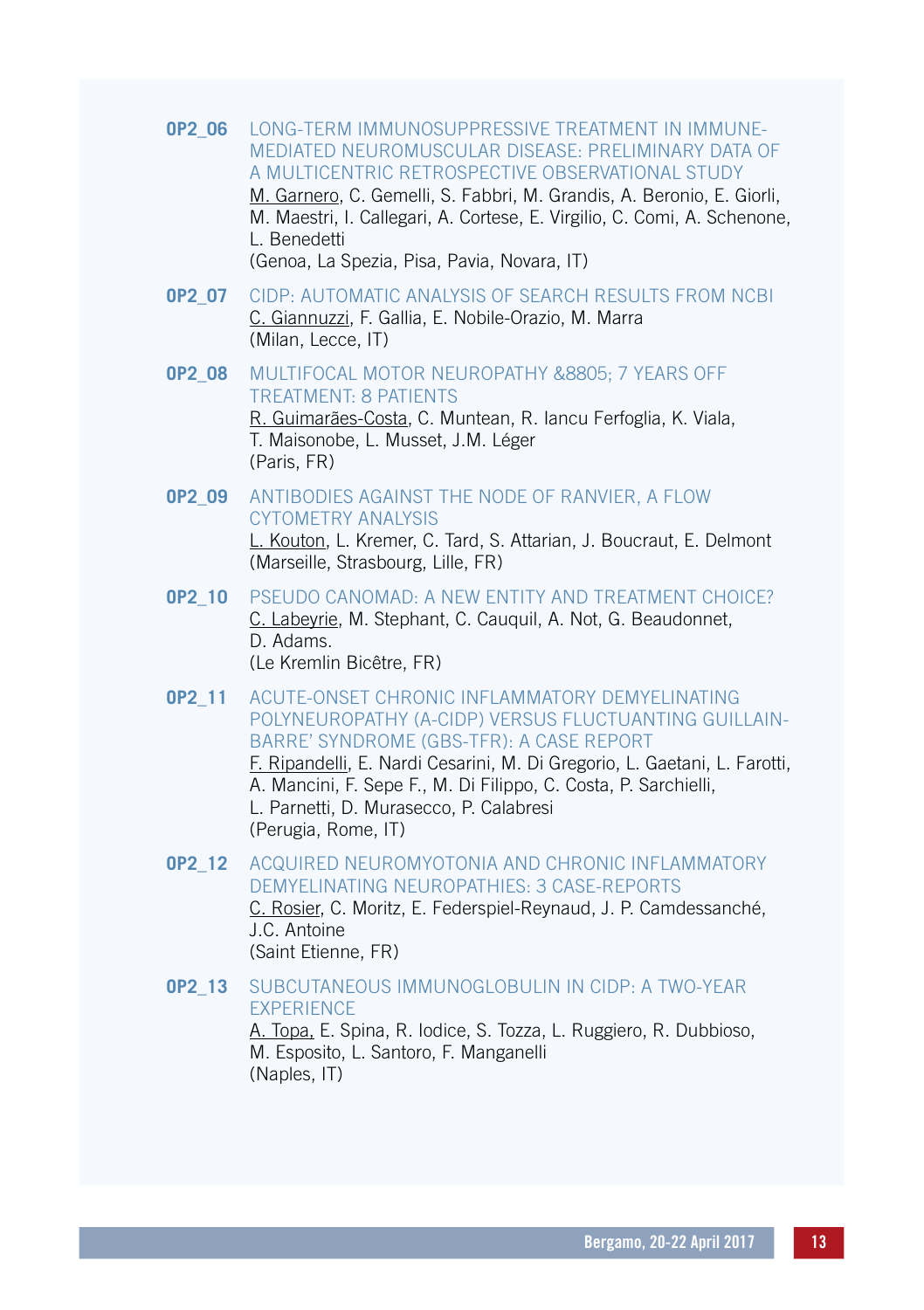#### **Saturday, 22 April 2017**

**OP2\_14** RELAPSE AFTER DISCONTINUATION OF MYCOPHENOLATE MOFETILE IN A PATIENT WITH MULTIFOCAL MOTOR NEUROPATHY: A 11 YEARS FOLLOW-UP A. Zuppa, M. Garnero, M. Grandis, C. Gemelli, C. Demichelis, A. Schenone, L. Benedetti

(Genoa, IT)

- **OP2\_15** EMG RECORDINGS AT REST TO VERIFY AXONAL HYPEREXCITABILITY IN A RAT MODEL OF OXALIPLATIN INDUCED PERIPHERAL NEUROTOXICITY P. Alberti, G. Fumagalli, M. Laura, G. Cavaletti
	- (Monza, Milan, IT)
- **OP2\_16** NATURAL HISTORY OF CHARCOT–MARIE-TOOTH: A 10-YEAR FOLLOW-UP

C. Gemelli, M. Grandis, G. Ursino, A. Geroldi, F. Gotta, E. Bellone, P. Mandich, A. Schenone. (Genoa, IT)

**OP2\_17** DEVELOPMENT OF AAV-BASED GENE THERAPY FOR THE TREATMENT OF INHERITED AND ACQUIRED PERIPHERAL **NEUROPATHIES** 

B. Gautier, H. Haijar, S. Gonzalez, J. Berthelot, P. Aubourg, N. Tricaud (Montpellier, Kremlin Bicetre, FR)

# **Poster Session 2 Genetic Neuropathies - Inflammatory Neuropathies -Neurobiology**

 **Poster exhibition**

**P2\_18** GAIT ANALYSIS PARAMETERS IN CHARCOT-MARIE-TOOTH DISEASE: PROMISING OUTCOME MEASURES FOR FUTURE CLINICAL TRIALS G. Piscoquito, T. Leoncioni, M. Rabuffetti, G. Bovi, E. Di Sipio, M. Diverio, I. Moroni, L. Padua, E. Pagliano, A. Schenone, M. Ferrarin, D. Pareyson (Telese Terme, Milan, Rome, La Spezia, Genoa, IT) **P2\_19** CHARCOT-MARIE-TOOTH NEUROPATHY MISDIAGNOSED

#### AS CHRONIC INFLAMMATORY DEMYELINATING POLYRADICULONEUROPATHY: A CASE SERIES M. Ruiz, M. Campagnolo, A. Salvalaggio, M. Cacciavillani, F. Taioli,

G.M. Fabrizi, C. Briani (Padua, Verona, IT)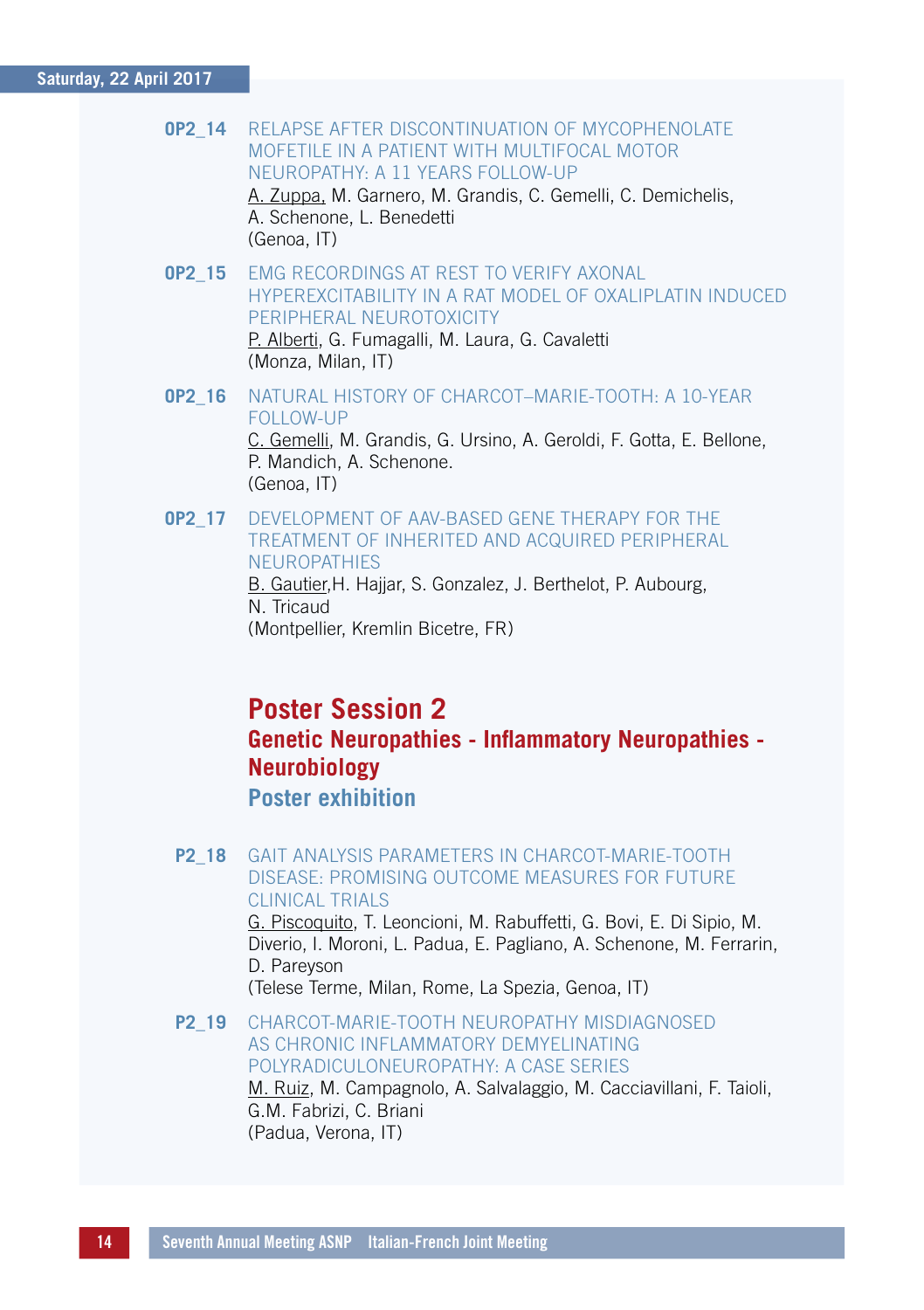**P 2\_20** PREDOMINANTLY MOTOR CMT2B ASSOCIATED WITH A NOVEL PATHOGENIC RAB7 MUTATION P. Saveri, C. Pisciotta, M. De Luca, V. Nisi, G. Piscosquito,

M.M. Reilly, J. Polke, T. Cavallaro, G.M. Fabrizi, S. Magri, F. Taroni, C. Bucci, D. Pareyson (Milan, Lecce, Verona, IT; London, UK)

- **P 2\_21** ROLE OF X-BOX BINDING PROTEIN 1 (XBP1) IN CHARCOT-MARIE-TOOTH DISEASE TYPE 1B T. Touvier, C. Ferri, L. Glimcher, L. Wrabetz, M. D'Antonio (Milan, IT; Boston, Buffalo USA)
- **P 2\_22** THERAPEUTIC PATIENT EDUCATION IN INFLAMMATORY NEUROPATHIES. A NECESSARY AND a NEGLECTED DIMENSION OF PATIENT CARE

A. Créanger, M. Roure, J.P. Plançon, A.L. Ramelli, C. Van-Hespen, L. Capelli, M.L: Fouquet, M. Panzer, F. Labouygues-Pele (Creteil, La Baule, FR)

**P 2\_23** AN ITALIAN MULTICENTER DATABASE FOR THE DIAGNOSIS AND THERAPY OF CHRONIC INFLAMMATORY DEMYELINATING POLYRADICULONEUROPATHY (CIDP) AND ITS VARIANTS: DATA FROM THE FIRST 300 PATIENTS

G. Liberatore, D. Cocito, R. Fazio, M. Filosto, S. Jann, L. Santoro, A. Cortese, M. Carpo. M. Clerici, M. Luigetti, A. Mazzeo, G. Lauria Pinter, B. Fierro, G. Antonini, G. Cavaletti, T. Rosso, L. Benedetti, G. Marfia, C. Briani, E. Peci, P. Doneddu, D. Velardo, A. Todeschini, A. Toscano, E.P. Verrengia, F. Manganelli, L. Piccolo, F. Gallia, E. Nobile-Orazio

(Milan, Turin, Brescia, Naples, Pavia, Treviglio, Varese, Rome, Messina, Naples, Palermo, Monza, Castelfranco Veneto, La Spezia, Padua; IT)

#### **P 2\_24** EVALUATION OF DERMAL NERVE FIBERS IN CIDP NODO-PARANODOPATHY PATIENTS

R. Lombardi, J. Devaux, A. Cortese, P. Dacci, L. Benedetti, C. Demichelis, G. Lauria Pinter (Milan, Pavia, Genoa, IT; Marseille, FR)

#### **P 2\_25** FACIAL DIPLEGIA WITH FACIAL NERVE ENHANCEMENT AT 3T-MRI AND ANTI-GANGLIOSIDE ANTIBODIES

M. Ruiz, S.M. Tripodi, M. Campagnolo, A. Salvalaggio, S. Ruggero, E. Toffanin, M. Anglani, C. Briani (Padua, IT)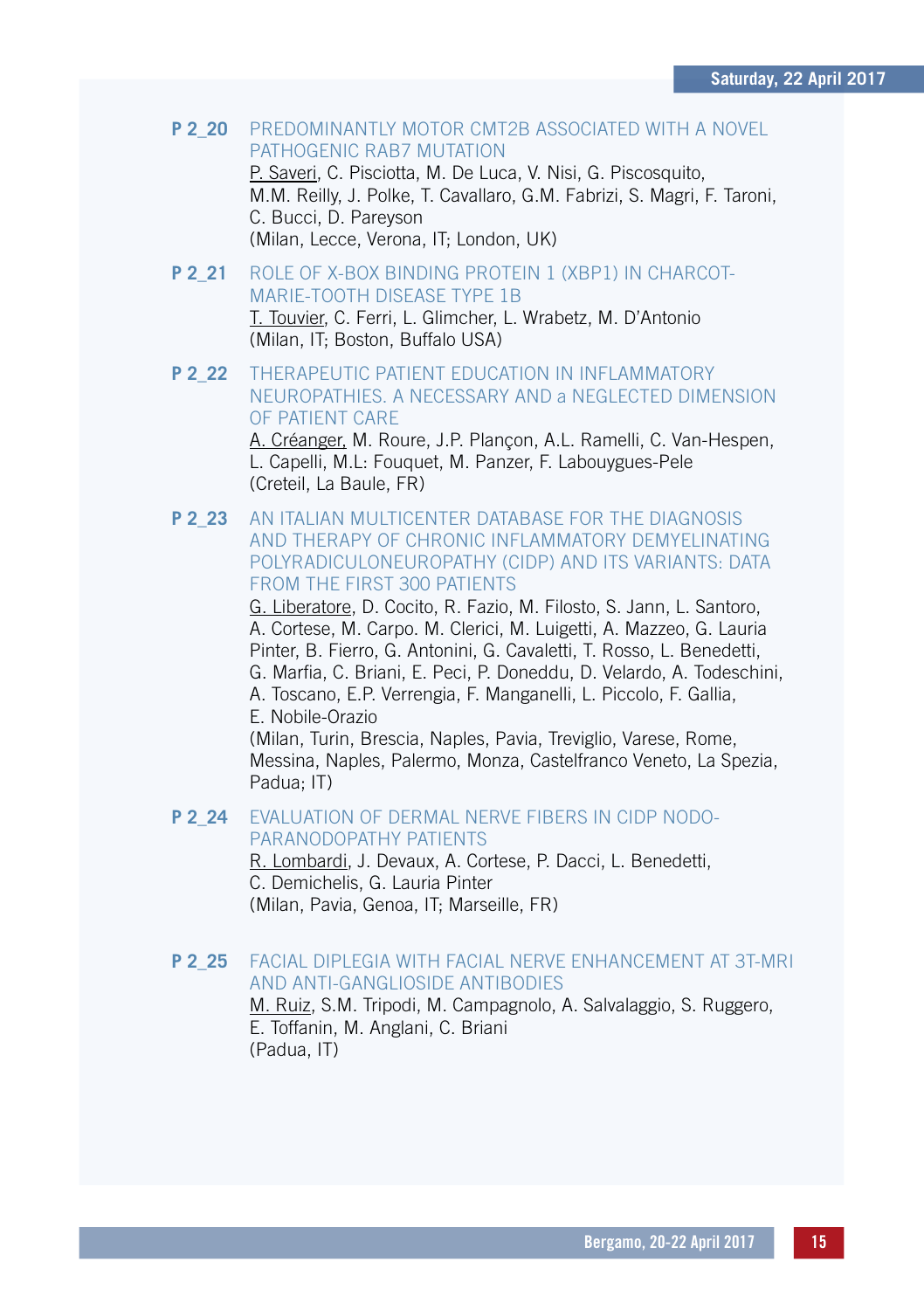#### **Saturday, 22 April 2017**

**P 2\_26** EFFECTIVE INTRAVENOUS/SUBCUTANEOUS ADMINISTRATION SWITCHING IN IMMUNOGLOBULIN HIGHLY DEPENDENT CHRONIC INFLAMMATORY DEMYELINATING POLYNEUROPATHY: A CASE REPORT

E. Schirinzi, L. Pasquali, E. Giorli, R. Calabrese, G. Siciliano (Pisa, IT)

**P 2\_27** IMMUNE CHECKPOINT INHIBITOR-INDUCED ACUTE **NEUROPATHIES** P. Tsouni, P. Devic, B. Moura, E. Planque, A.L. Bédat-Millet,

J. Devaux, A.J. Steck, E. Delmont, A. F. Hottinger, T. Kuntzer (Lausanne, Lyon, Epinal, Rouen, Marseille, FR)

**P 2\_28** A NOVEL SERUM MICRORNA SIGNATURE TO SCREEN TRANSTHYRETIN-RELATED FAMILIAL AMYLOID POLYNEUROPATHY M. Aguennouz, A. Mazzeo, L. Gentile, C. Stancanelli, M. Russo, F. Polito, M. Ragusa, R.M. Di Giorgio, G. Vita

(Messina, Catania, IT)

- **P 2\_29** ACCURATE NEUROPHYSIOLOGICAL MONITORING FOR SENSORY NEUROPATHY IN MOUSE MODELS OF CHEMOTHERAPY INDUCED PERIPHERAL NEUROTOXICITY P. Alberti, G. Fumagalli, M. Laurà, E. Pozzi, G. Cavaletti (Monza, Milan, IT)
- **P 2\_30** MUTATIONS IN THE HEME EXPORTER FLVCR1 CAUSE SENSORY NEURODEGENERATION WITH LOSS OF PAIN PERCEPTION D. Chiabrando, M. Castori, M. di Rocco, M. Ungelenk, S. Gieûelmann, M. Di Capua, A. Madeo, P. Grammatico, S. Bartsch, C. A. Hubbner, F. Altruda, L. Silengo, E. Tolosano, I. Kurth (Turin, Rome, Genoa, IT; Jena, Aachen, DE)
- 11.10-11.30 **Coffee break**

#### 11.30-12.10 **Lecture 6**

Chair: E. Nobile Orazio (Milan, IT)  **Autoantibodies in CIDP neuropathy J. Devaux (Marseille, FR)**

12.10-13.10 **Oral Communications 6 - Inflammatory Neuropathies**Chairs: D. Cocito (Turin, IT) and A. Creange (Cedex, FR)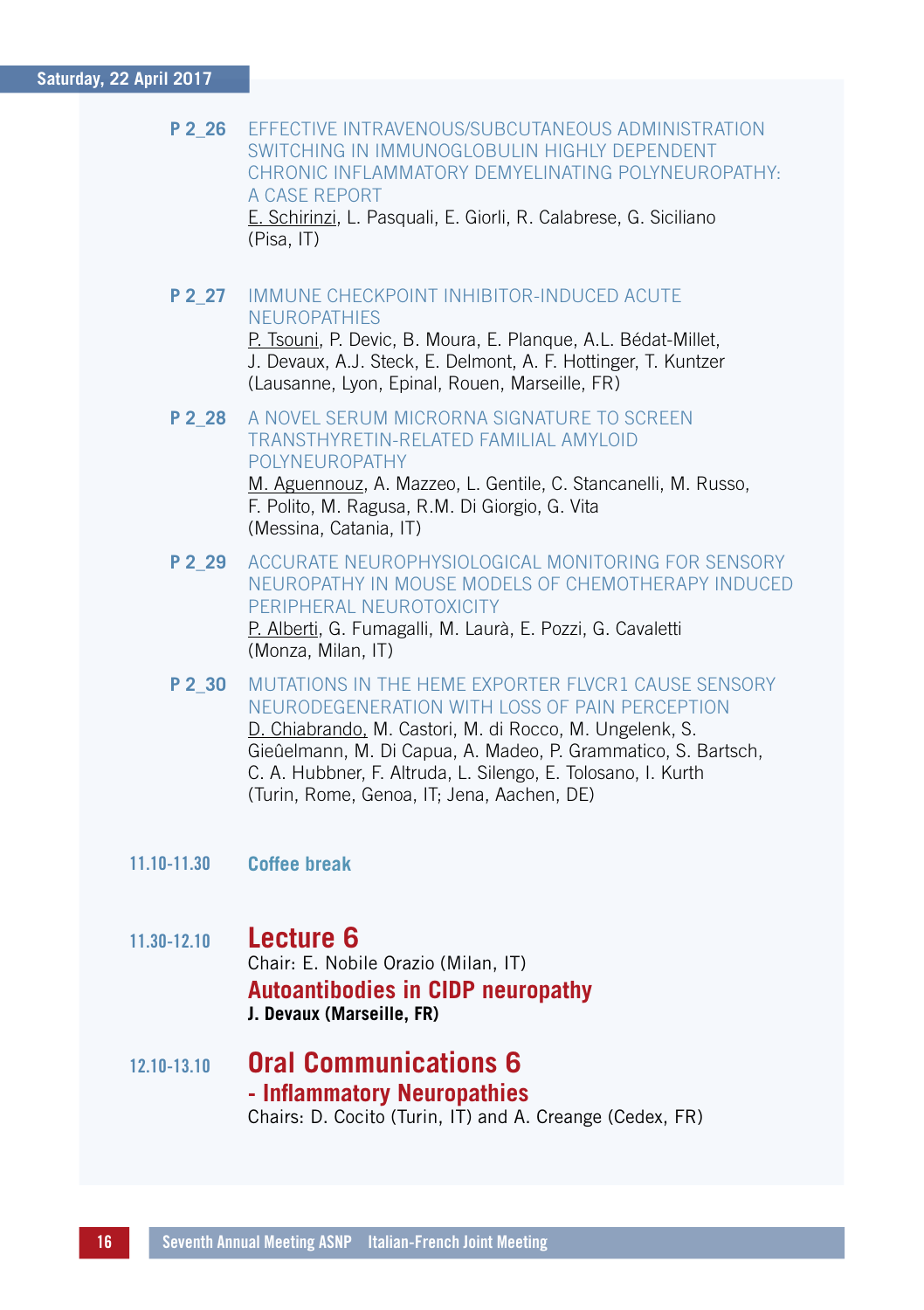#### 12.10 RETREATMENT WITH RITUXIMAB IN ANTI-MAG POLYNEUROPATHY: IS THE B-CELL-ACTIVATING FACTOR (BAFF) A NEGATIVE PROGNOSTIC FACTOR?

M. Garnero, D. Franciotta, C. Briani, M. Campagnolo, M. Grandis, S. Fabbri, A. Beronio, G.L. Mancardi, A. Schenone, L. Benedetti (Genoa, Pavia, Padua, La Spezia, IT)

#### 12.25 CORRELATION BETWEEN ULTRA HIGH FREQUENCY ULTRASOUND (UHFUS) IMAGING AND HISTOLOGICAL FINDINGS OF SURAL NERVE IN CIDP

A. R. Puma, C. Cambieri, C. Buturi, M. Garibaldi, M.H. Soriani, C. Desnuelle, C. Raffaelli, S. Sacconi (Nice, FR; Rome, IT)

- 12.40 NEUROLOGICAL COMPLICATIONS OF ACUTE VIRUS E INFECTION (NEUROCAVE): AN OBSERVATIONAL, SWISS PROSPECTIVE STUDY P. Ripellino, G. Melli, C. Staedler, G. Martinetti, E. Pasi, M. Fraga, R. Sahli, V. Aubert, D. Moradpour, B.F. Décard, E. Ventura, E. Bernasconi, F. Bihl, M. Tiberti, A. Kaelin-Lang, C. Gobbi (Lugano, Bellinzona, Lausanne, Basel CH)
- 12.55 THE FRANCOPHONE ANTI-MAG COHORT: LESSONS LEARNED ABOUT THERAPEUTICS FROM THE ANALYSIS OF 202 PATIENTS J. P. Camdessanché, J. Svahn, P. Petiot, J.C. Antoine, C. Vial, E. Delmont, K. Viala, A. Magot, C. Cauquil, A. Zarea, A. Echaniz-Laguna, R. Iancu Ferfoglia, A. Guegen, L. Magy, J.M. Léger, T. Kuntzer, A. Steck, K. Ferraud, A. Lacour, J. P. Camdessanché, (Saint-Etienne, Lyon, FR)
- 13.10-13.30 Closing remarks and Awards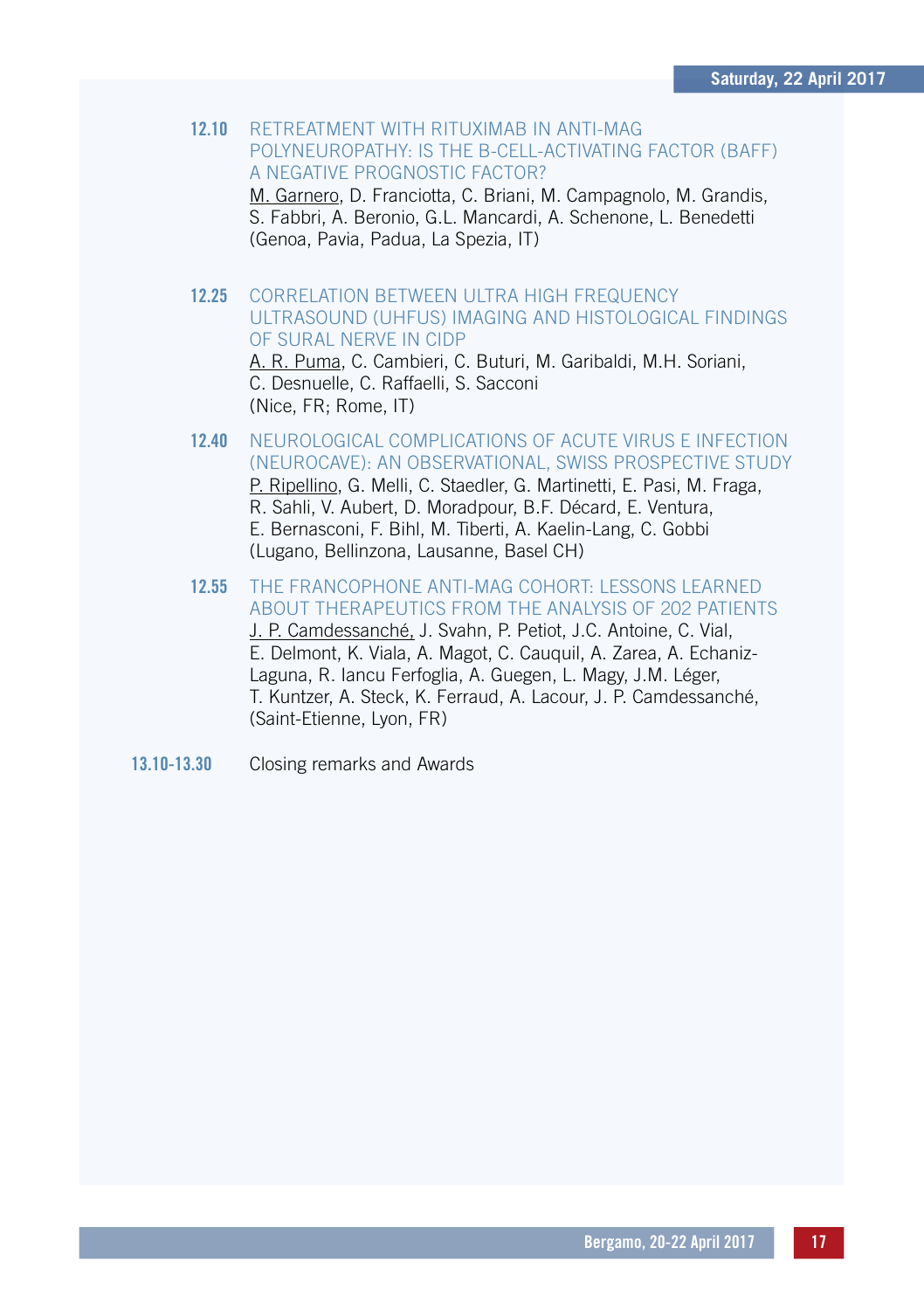### General Information

#### Meeting Venue

Centro Congressi Giovanni XXIII Viale Papa Giovanni XXIII, 106, 24122 Bergamo

During the Meeting, the Organizing Secretariat will be available according to the following timetable

| Thursday | 20 April 2017 | $12.00 - 19.30$ |
|----------|---------------|-----------------|
| Friday   | 21 April 2017 | $8.00 - 19.30$  |
| Saturday | 22 April 2017 | $8.00 - 13.30$  |

You may contact the Organizing Secretariat by email (asnp2017@theoffice.it) or at the mobile number **+39 338 1249818**

#### Badge

Your personal ID badge will be ready for you at the Meeting Registration Desk. For security reasons, delegates and exhibitors will be asked to wear their ID badges during the whole Meeting.

#### Registration fees

Registration fee includes access to scientific sessions, congress kit, and certificate of attendance.

Registration fee may be settle onsite: cash, bancomat and credit card (Visa and Mastercard) are accepted.

| $\epsilon$ 292.80 (VAT included) |
|----------------------------------|
| € 183,00 (VAT included)          |
| $\in$ 366.00 (VAT included)      |
| $\epsilon$ 244.00 (VAT included) |
|                                  |

\* To benefit from member fees you must have settled your ASNP 2017 membership.

| <b>Thursday 20 April</b><br>Coffee break<br>Welcome cocktail                     | $16.10 - 16.40$<br>21.30                                       |                      |
|----------------------------------------------------------------------------------|----------------------------------------------------------------|----------------------|
| <b>Friday 21 April</b><br>Coffee break<br>Lunch<br>Coffee break<br>Social dinner | $10.10 - 10.30$<br>$13.00 - 14.30$<br>$17.10 - 17.30$<br>20.30 | at the Meeting venue |
| <b>Saturday 22 April</b><br>Coffee break                                         | $11.10 - 11.30$                                                |                      |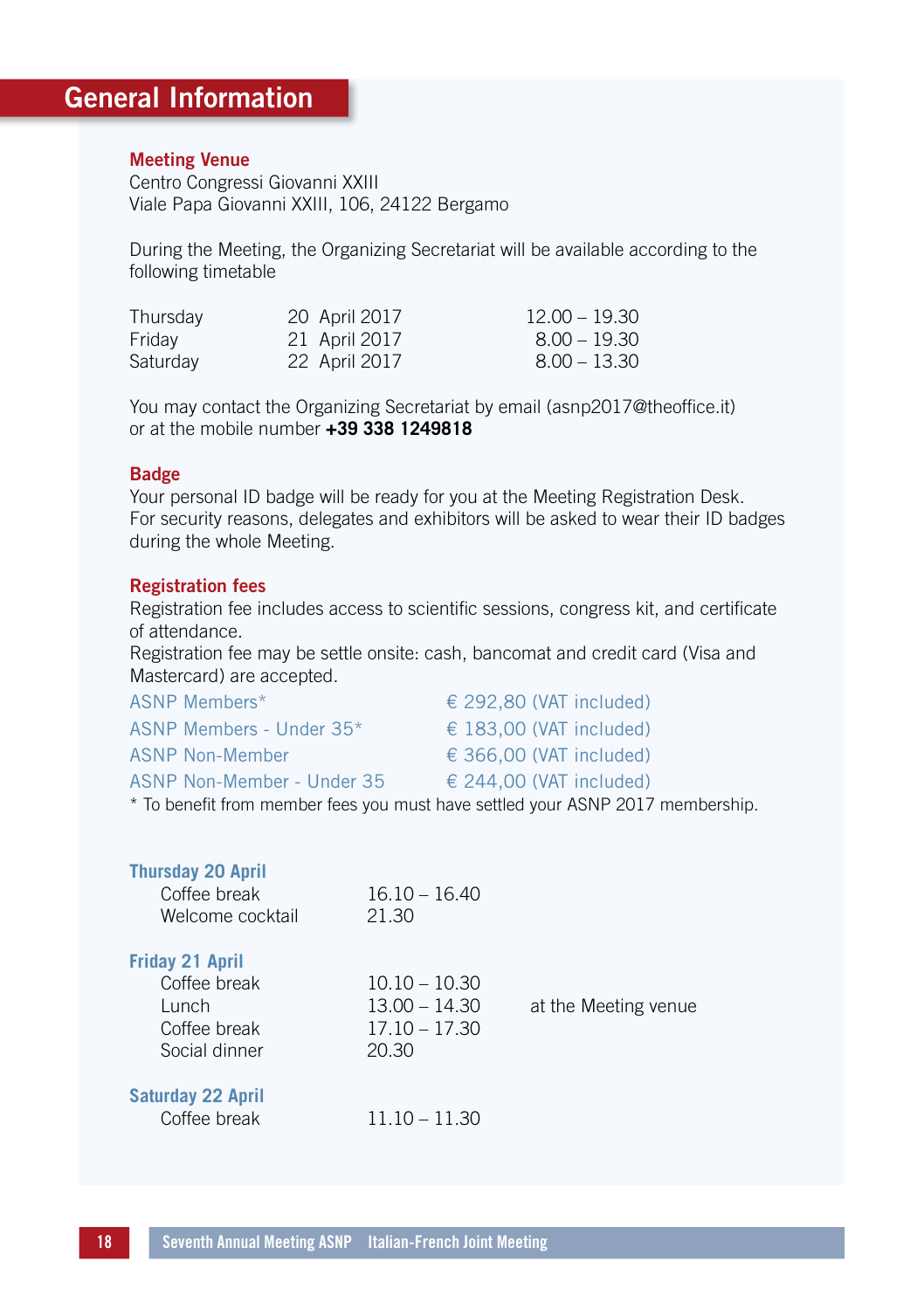#### ASNP General Assembly

The General Assembly will take place on Friday 21 April 2017 at 18.30 at the Meeting Venue.

All ASNP Members who have paid their dues for 2017 will be allowed to attend. During the Meeting it will be possible to settle the 2017 ASNP Membership, paying the dues amounting to  $\epsilon$  50,00.

#### Poster session

Posters will be presented during the poster sessions.

Oral Poster Authors will be asked to present their work in 3 minutes during plenary session.

After oral presentation, all poster presenting authors will be asked to stay besides their posters for possible questions.

#### Abstract publication

All accepted abstracts have been published on the online JPNS version (April edition) and will be available for ASNP members only from 18 April 2017 on the reserved area of the website www.asnp.net.

#### ECM \*\* for Italian participants only

Evento n. 1386-183250 L'evento è stato accreditato sul sito del Ministero della Salute per 150 partecipanti. Le professioni accreditate sono:

| <b>Professioni</b>                             | <b>Discipline</b>                                                                                              |  |
|------------------------------------------------|----------------------------------------------------------------------------------------------------------------|--|
| <b>Medico chirurgo</b>                         | Medicina Fisica e Riabilitazione<br><b>Neurologia</b><br>Laboratorio di Genetica Medica<br>Neurofisiopatologia |  |
| <b>Biologo</b>                                 |                                                                                                                |  |
| <b>Farmacista</b>                              | Farmacia ospedaliera<br>Farmacia territoriale                                                                  |  |
| <b>Tecnico Sanitario Laboratorio Biomedico</b> |                                                                                                                |  |
| <b>Infermiere</b>                              |                                                                                                                |  |

**Tecnico di Neurofisiopatologia**

All'evento sono stati attribuiti 4,2 crediti formativi.

I crediti verranno assegnati solo a chi avrà completato il 90% del percorso formativo, frequentando tutte le sessioni (firme entrata/uscita) e restituendo il questionario di apprendimento compilato correttamente. Gli attestati riportanti i crediti ECM saranno spediti dopo la verifica del completamento del percorso formativo.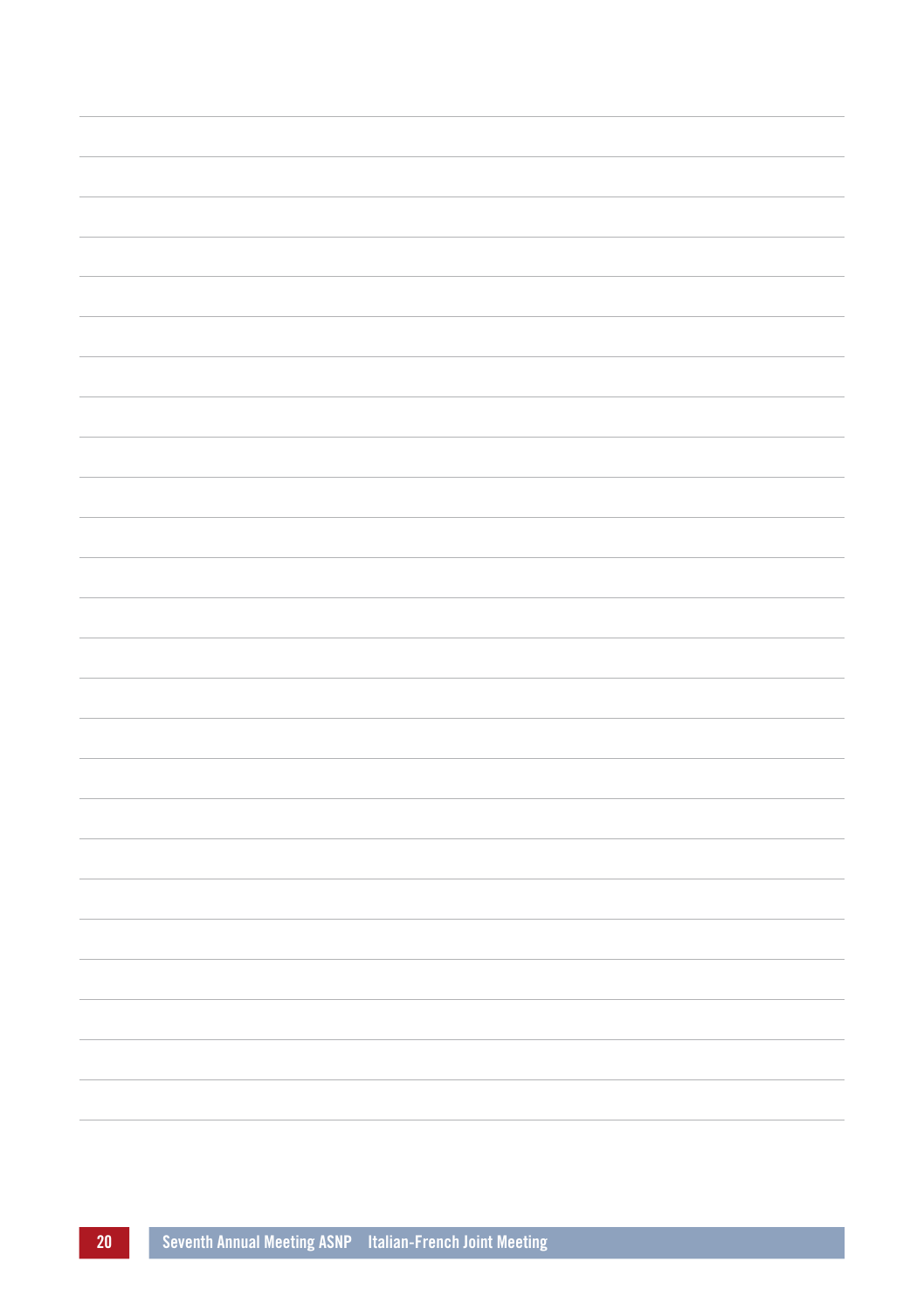## **Thanks to**

**Kedrion**

**CSL Behring**

**Ecupharma**

**Grifols**

**Medica Valeggia**

**Octapharma**

**PharmaSuisse**

**Amiche per la Vita Onlus a favore degli ammalati di CMT**